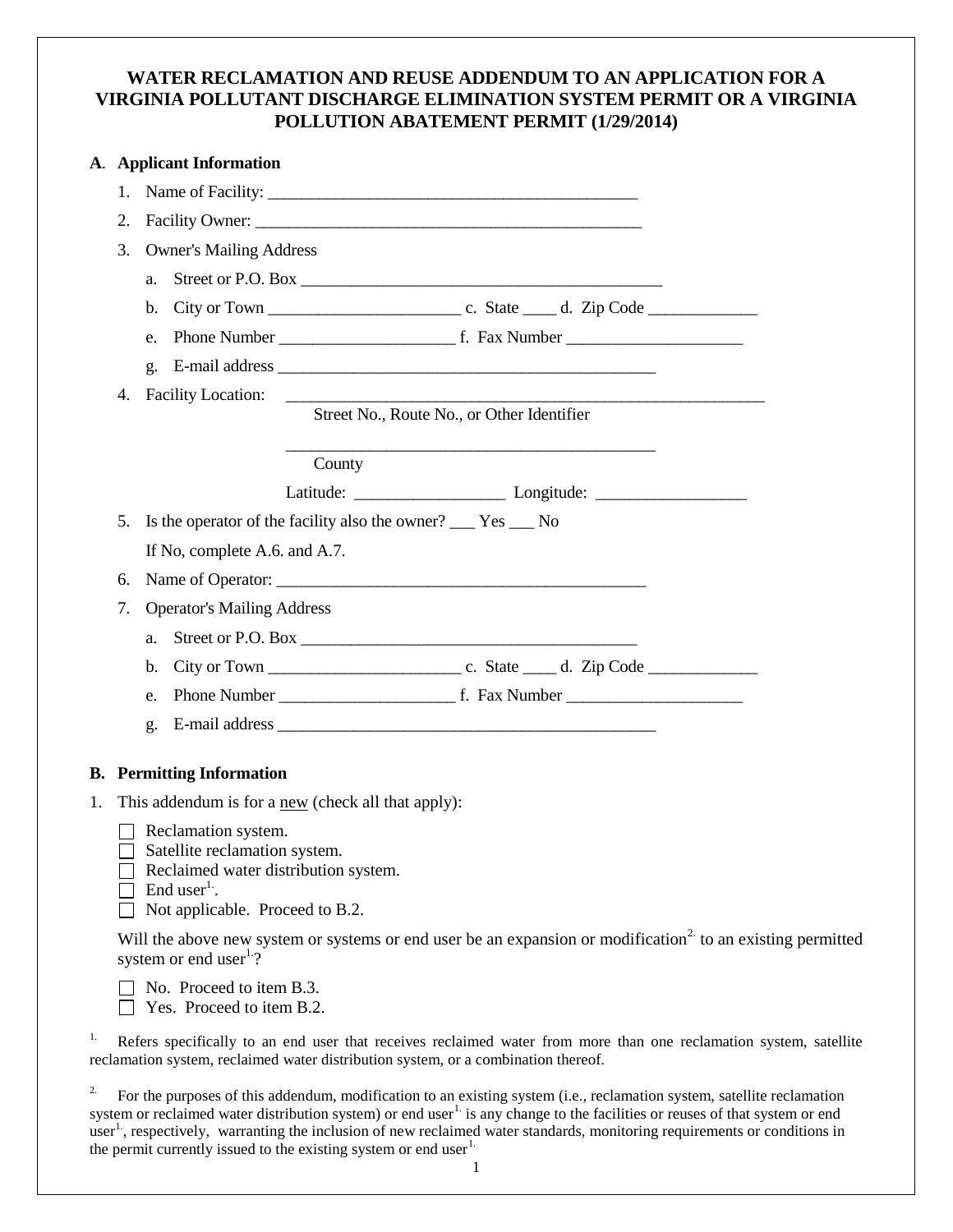- 2. This addendum is for an existing (check all that apply):
	- Reclamation system.
	- Satellite reclamation system.
	- Reclaimed water distribution system.
	- End user $<sup>1</sup>$ .</sup>
	- a. Provide the following information for each existing system or end user  $\cdot$ :

| System or End User <sup>1.</sup> Name | Type of current permit<br>issued (VPDES or VPA) | <b>Permit Number</b> | <b>Permit Expiration</b><br>Date |
|---------------------------------------|-------------------------------------------------|----------------------|----------------------------------|
|                                       |                                                 |                      |                                  |
|                                       |                                                 |                      |                                  |
|                                       |                                                 |                      |                                  |
|                                       |                                                 |                      |                                  |
|                                       |                                                 |                      |                                  |

b. List by name all existing permitted systems or end users<sup>1.</sup> in B.2.a of the addendum to be expanded or  $modified<sup>2</sup>$ .

3. For reclamation systems, satellite reclamation systems, reclaimed water distribution systems and end users<sup>1.</sup> that are (i) new, (ii) existing but unpermitted, or (iii) existing, permitted and to be expanded or modified<sup>2</sup>:

\_\_\_\_\_\_\_\_\_\_\_\_\_\_\_\_\_\_\_\_\_\_\_\_\_\_\_\_\_\_\_\_\_\_\_\_\_\_\_\_\_\_\_\_\_\_\_\_\_\_\_\_\_\_\_\_\_\_\_\_\_\_\_\_\_\_\_\_\_\_\_\_\_\_\_ \_\_\_\_\_\_\_\_\_\_\_\_\_\_\_\_\_\_\_\_\_\_\_\_\_\_\_\_\_\_\_\_\_\_\_\_\_\_\_\_\_\_\_\_\_\_\_\_\_\_\_\_\_\_\_\_\_\_\_\_\_\_\_\_\_\_\_\_\_\_\_\_\_\_\_

a. Is or will there be any combination of the systems, end users<sup>1</sup>, or wastewater treatment works under common ownership or management, including those physically separated from each other?

No. Proceed to B.3.d.

 $\Box$  Yes. Provide the following information for all systems, end users<sup>1</sup> or wastewater treatment works under common ownership or management:

| <b>Designation of Facility*</b> | Name of System, End User <sup>1</sup> or<br><b>Wastewater Treatment Works</b> | Name of Common Ownership or<br><b>Management</b> |
|---------------------------------|-------------------------------------------------------------------------------|--------------------------------------------------|
|                                 |                                                                               |                                                  |
|                                 |                                                                               |                                                  |
|                                 |                                                                               |                                                  |
|                                 |                                                                               |                                                  |
|                                 |                                                                               |                                                  |

\* Designation of facility refers to reclamation system, satellite reclamation system, reclaimed water distribution system, end user $1$  or wastewater treatment works.

<sup>1.</sup> Refers specifically to an end user that receives reclaimed water from more than one reclamation system, satellite reclamation system, reclaimed water distribution system, or a combination thereof.

2. For the purposes of this addendum, modification to an existing system (i.e., reclamation system, satellite reclamation system or reclaimed water distribution system) or end user<sup>1.</sup> is any change to the facilities or reuses of that system or end user<sup>1</sup>, respectively, warranting the inclusion of new reclaimed water standards, monitoring requirements or conditions in the permit currently issued to the existing system or end user<sup>1.</sup>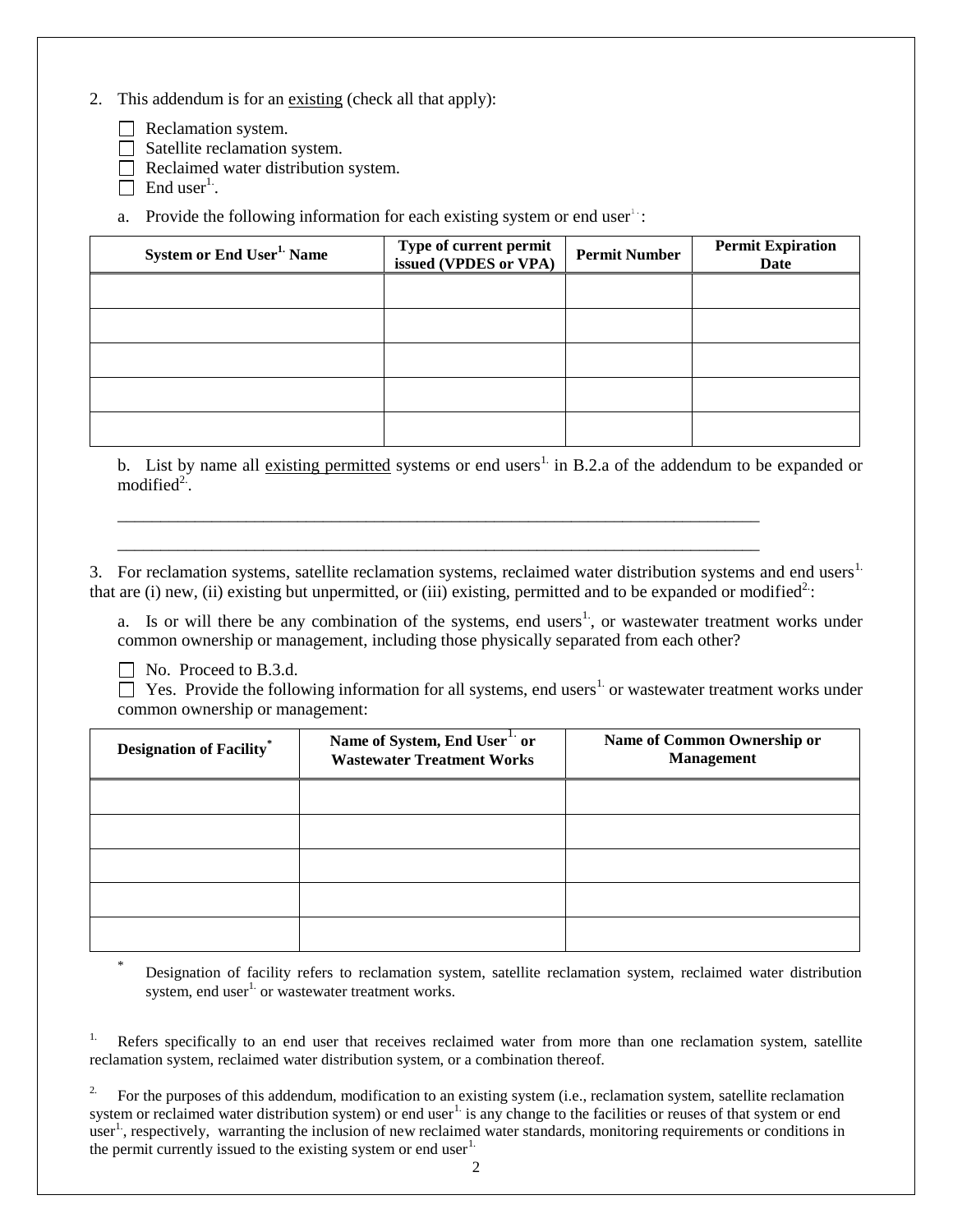b. Identify by name any combination of the systems (i.e., reclamation, satellite reclamation, reclaimed water distribution), end users<sup>1</sup> or wastewater treatment works with common ownership or management listed in B.3.a. to be covered by one permit. (See addendum instructions)

\_\_\_\_\_\_\_\_\_\_\_\_\_\_\_\_\_\_\_\_\_\_\_\_\_\_\_\_\_\_\_\_\_\_\_\_\_\_\_\_\_\_\_\_\_\_\_\_\_\_\_\_\_\_\_\_\_\_\_\_\_\_\_\_\_\_\_\_\_\_\_\_\_\_\_ \_\_\_\_\_\_\_\_\_\_\_\_\_\_\_\_\_\_\_\_\_\_\_\_\_\_\_\_\_\_\_\_\_\_\_\_\_\_\_\_\_\_\_\_\_\_\_\_\_\_\_\_\_\_\_\_\_\_\_\_\_\_\_\_\_\_\_\_\_\_\_\_\_\_\_

\_\_\_\_\_\_\_\_\_\_\_\_\_\_\_\_\_\_\_\_\_\_\_\_\_\_\_\_\_\_\_\_\_\_\_\_\_\_\_\_\_\_\_\_\_\_\_\_\_\_\_\_\_\_\_\_\_\_\_\_\_\_\_\_\_\_\_\_\_\_\_\_\_\_\_ \_\_\_\_\_\_\_\_\_\_\_\_\_\_\_\_\_\_\_\_\_\_\_\_\_\_\_\_\_\_\_\_\_\_\_\_\_\_\_\_\_\_\_\_\_\_\_\_\_\_\_\_\_\_\_\_\_\_\_\_\_\_\_\_\_\_\_\_\_\_\_\_\_\_\_

c. Identify by name any of the systems, end users<sup>1.</sup> or wastewater treatment works with common ownership or management listed in B.3.a. to be covered by separate permits.

d. Will a wastewater treatment works, reclamation system, satellite reclamation system or reclaimed water distribution system provide reclaimed water to irrigate property under common ownership or management with that wastewater treatment works, reclamation system, satellite reclamation system or reclaimed water distribution system?

 $\Box$  No.

 $\Box$  Yes. Provide the following information

| Name of Wastewater Treatment Works or<br><b>System (Reclamation, Satellite Reclamation,</b><br><b>Reclaimed Water Distribution</b> ) | <b>Location of Irrigation Property</b> <sup>*</sup> |
|--------------------------------------------------------------------------------------------------------------------------------------|-----------------------------------------------------|
|                                                                                                                                      |                                                     |
|                                                                                                                                      |                                                     |
|                                                                                                                                      |                                                     |
|                                                                                                                                      |                                                     |

Refers to irrigation property that receives or will receive reclaimed water from and is under common ownership or management with the named wastewater treatment works or system in the first column. (See addendum instructions)

e. Will a reclaimed water distribution system that receives reclaimed water from a reclamation system or satellite reclamation system under separate ownership from the reclaimed water distribution system, distribute reclaimed water to end users other than the owner or management of the reclaimed water distribution system?

 $\Box$  Yes.  $\Box$  No.

\*

If no, will there be a service agreement established between the permittee of the reclamation system and the ownership or management of the reclaimed water distribution system?



4. For each end user<sup>1</sup>, list all the reclamation systems, satellite reclamation systems and reclaimed water distributions from which the end user<sup>1</sup> will receive reclaimed water; and for each listed system, indicate the Level of reclaimed water (i.e., Level 1, Level 2 or both) that it will provide to the end user<sup>1.</sup> and if the end user<sup>1.</sup> has a service agreement or contract with that system.

Refers specifically to an end user that receives reclaimed water from more than one reclamation system, satellite reclamation system, reclaimed water distribution system, or a combination thereof.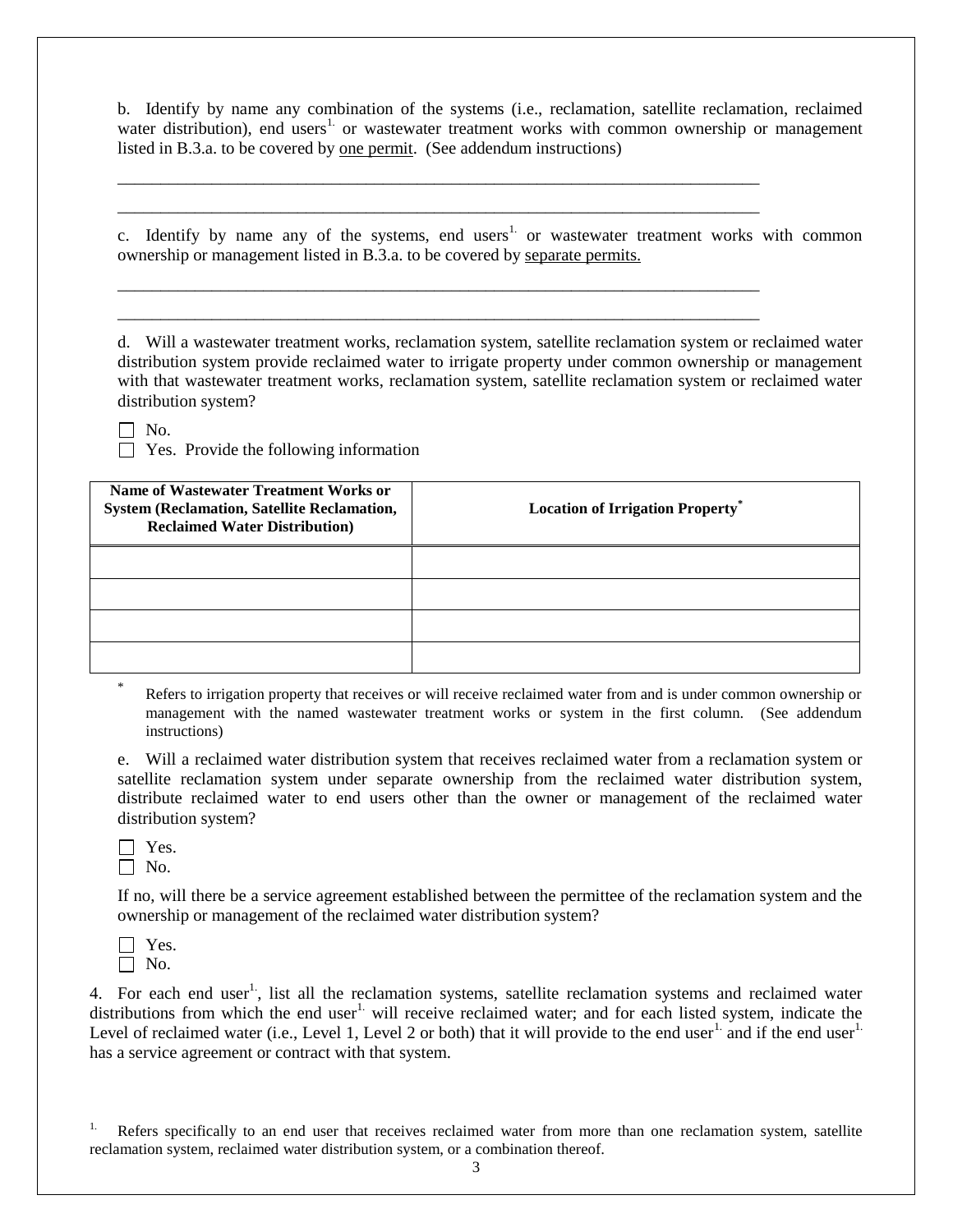| <b>Name of System (Reclamation, Satellite)</b><br><b>Reclamation, Reclaimed Water Distribution)</b> | <b>Level of Reclaimed Water</b><br>Provided to End User <sup>1.</sup><br>(Level 1, Level 2 or both) | <b>Service Agreement or</b><br><b>Contract with End</b><br>User <sup>1</sup> (Yes/No) |
|-----------------------------------------------------------------------------------------------------|-----------------------------------------------------------------------------------------------------|---------------------------------------------------------------------------------------|
|                                                                                                     |                                                                                                     |                                                                                       |
|                                                                                                     |                                                                                                     |                                                                                       |
|                                                                                                     |                                                                                                     |                                                                                       |
|                                                                                                     |                                                                                                     |                                                                                       |

a. Will the end user<sup>1</sup> be under common ownership or management with any of the reclamation systems, satellite reclamation systems or reclaimed water distribution systems listed above?

 $\Box$  No.

□ Yes.

If yes, will the end user<sup>1.</sup> be covered by the permit of the system?

 $\Box$  No.

 $\Box$  Yes. Indicate the name of the system:

b. For all systems listed in B.4 with which the end user<sup>1</sup> has a service agreement or contract, has the end user<sup>1.</sup> received notice of failure to comply with the service agreement or contract from any of these systems?

 $\Box$  No.

 $\Box$  Yes. If yes, indicate below the name(s) of the system(s) that issued notice(s) of failure to comply, the date of all notices and a brief description of cause for each notice. Additional information may be attached as necessary. If more than one system has issued a notice of failure to comply to the end user<sup>1</sup>, complete D.1.a, D.1.b and D.1.c; D.2 if the reuse of the end user<sup>1.</sup> includes irrigation, and E of the addendum. (See addendum instructions)

| Name of System that Issued Notice | Date of Notice | <b>Description of Cause for Notice</b> |
|-----------------------------------|----------------|----------------------------------------|
|                                   |                |                                        |
|                                   |                |                                        |
|                                   |                |                                        |
|                                   |                |                                        |
|                                   |                |                                        |

c. Will the end user<sup>1.</sup> blend the reclaimed water that it receives from two or more of the systems listed in B.4?

 $\Box$  No. □ Yes.

If yes, will the end user<sup>1.</sup> blend Level 1 and Level 2 reclaimed water?

 $\Box$  No. □ Yes.

<sup>1.</sup> Refers specifically to an end user that receives reclaimed water from more than one reclamation system, satellite reclamation system, reclaimed water distribution system, or a combination thereof.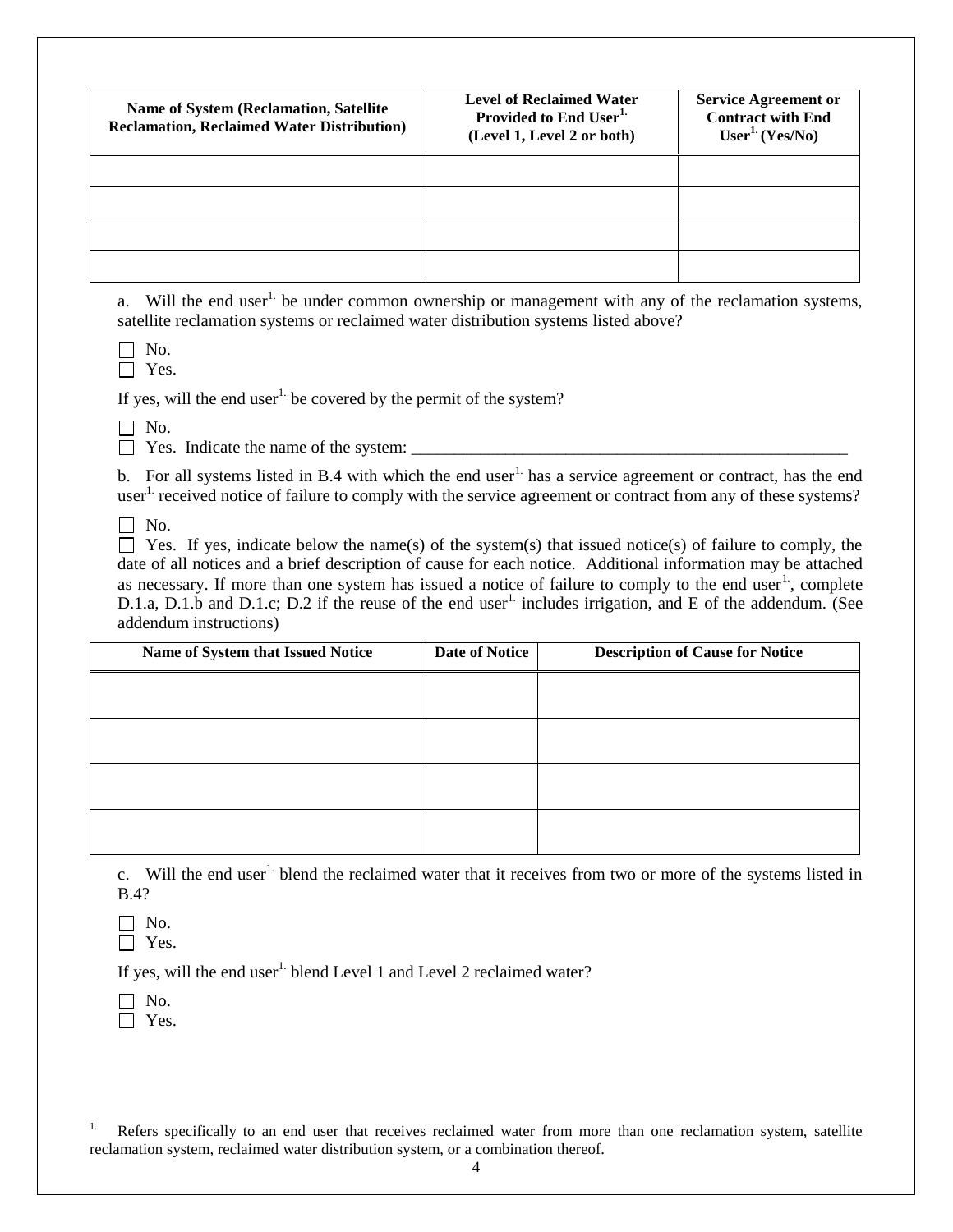d. Will the end user<sup>1</sup> distribute an portion of the blended reclaimed water to other end users not under common ownership or management with the end user $1.2$ .

 $\Box$  No.

\*

\*

 $\Box$  Yes. If yes, complete applicable sections in C and D of this addendum. (See addendum instructions)

## **C. General Project Information** (See addendum instructions)

For reclamation systems, satellite reclamation systems, and reclaimed water distribution systems, provide the following information. For projects that involve exclusively the distribution of reclaimed water, provide information for only items C.1., C.2., and C.6.

1. A description of the design and a site plan of each system. (See addendum instructions)

2. A general location map. (See addendum instructions)

3. Information regarding each wastewater treatment works that diverts or will divert effluent or source water to the reclamation system to be permitted.

| a. Name of Wastewater Treatment Works | <b>VPDES or VPA Permit</b><br><b>No. of Facility</b> | <b>General VPDES Watershed</b><br>Permit No. |
|---------------------------------------|------------------------------------------------------|----------------------------------------------|
|                                       |                                                      |                                              |
|                                       |                                                      |                                              |
|                                       |                                                      |                                              |
|                                       |                                                      |                                              |

Refers to a permit issued in accordance with the General VPDES Watershed Permit Regulation for Total Nitrogen and Total Phosphorus Discharges and Nutrient Trading in the Chesapeake Bay Watershed in Virginia (9VAC25- 820), and applies only to facilities with existing individual VPDES permits.

b. List all unit wastewater treatment processes used at each wastewater treatment works prior to diversion to the reclamation system.

\_\_\_\_\_\_\_\_\_\_\_\_\_\_\_\_\_\_\_\_\_\_\_\_\_\_\_\_\_\_\_\_\_\_\_\_\_\_\_\_\_\_\_\_\_\_\_\_\_\_\_\_\_\_\_\_\_\_\_\_\_\_\_\_\_\_\_\_\_\_\_\_ \_\_\_\_\_\_\_\_\_\_\_\_\_\_\_\_\_\_\_\_\_\_\_\_\_\_\_\_\_\_\_\_\_\_\_\_\_\_\_\_\_\_\_\_\_\_\_\_\_\_\_\_\_\_\_\_\_\_\_\_\_\_\_\_\_\_\_\_\_\_\_\_ \_\_\_\_\_\_\_\_\_\_\_\_\_\_\_\_\_\_\_\_\_\_\_\_\_\_\_\_\_\_\_\_\_\_\_\_\_\_\_\_\_\_\_\_\_\_\_\_\_\_\_\_\_\_\_\_\_\_\_\_\_\_\_\_\_\_\_\_\_\_\_\_

c. For only those wastewater treatment works listed in C.3.a with one or more significant industrial users (SIUs) indirectly discharging to the treatment works, provide the following information. (See addendum instructions)

| <b>Name of Wastewater Treatment</b><br>Works | Name of All SIUs Indirectly Discharging to<br><b>Each Wastewater Treatment Works</b> | <b>Approved Pretreatment</b><br>Program (Yes/No/NA)* |
|----------------------------------------------|--------------------------------------------------------------------------------------|------------------------------------------------------|
|                                              |                                                                                      |                                                      |
|                                              |                                                                                      |                                                      |
|                                              |                                                                                      |                                                      |
|                                              |                                                                                      |                                                      |

Refers to a pretreatment program developed in accordance with the VPDES Permit Regulation (9VAC25-31) or an equivalent program developed in accordance with the Water Reclamation and Reuse Regulation (9VAC25-740) for treatment works with SIUs, and approved by the Department of Environmental Quality. "NA" means "not applicable".

Refers specifically to an end user that receives reclaimed water from more than one reclamation system, satellite reclamation system, reclaimed water distribution system, or a combination thereof.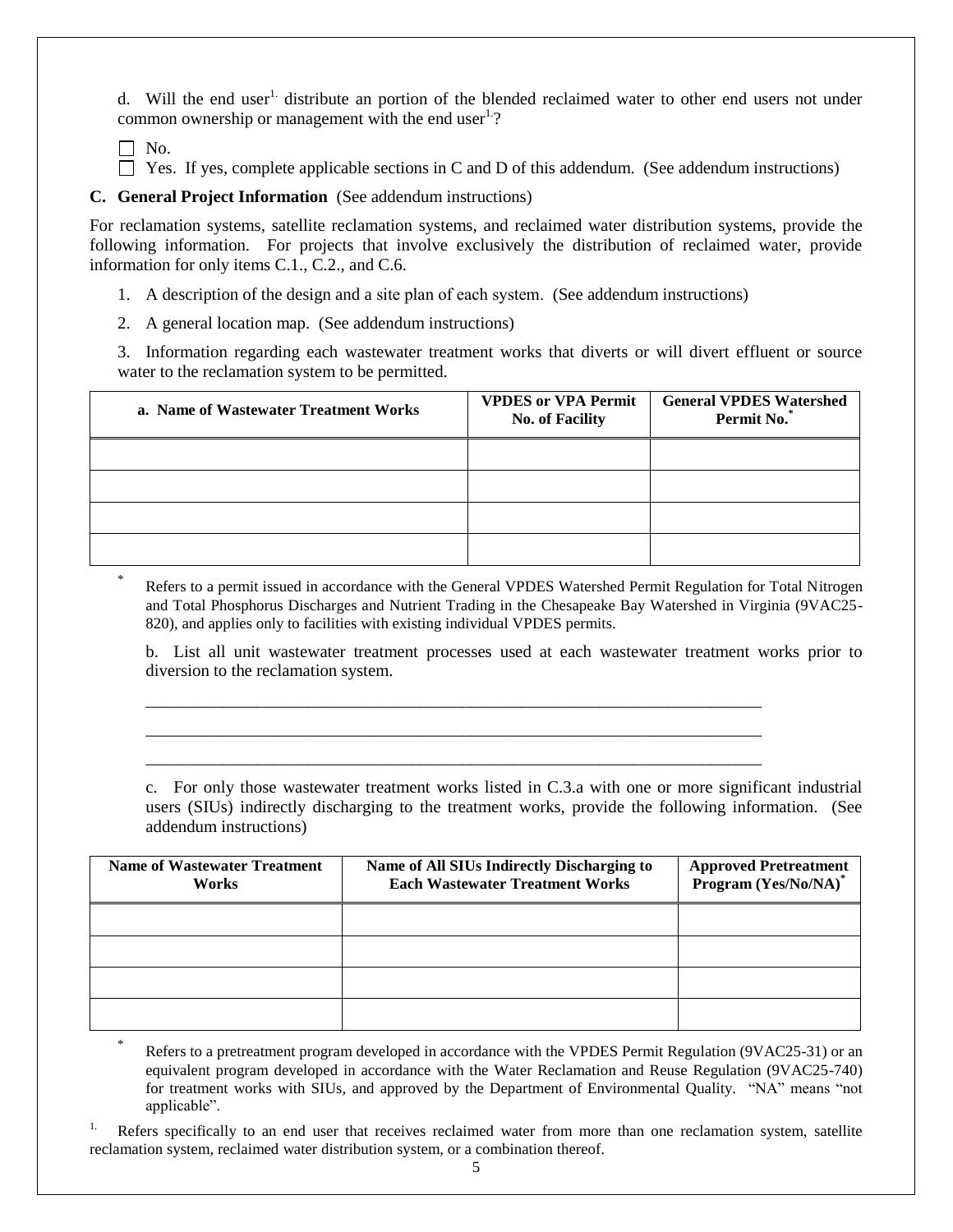d. Provide analyses of the effluent or source water to be diverted by each wastewater treatment works to the reclamation system. (See addendum instructions)

4. Information regarding the sewage collections system that diverts or will divert sewage to the satellite reclamation system to be permitted.

\_\_\_\_\_\_\_\_\_\_\_\_\_\_\_\_\_\_\_\_\_\_\_\_\_\_\_\_\_\_\_\_\_\_\_\_\_\_\_\_\_\_\_\_\_\_\_\_\_\_\_\_\_\_\_\_\_\_\_\_\_\_\_\_\_\_\_\_\_\_\_\_ \_\_\_\_\_\_\_\_\_\_\_\_\_\_\_\_\_\_\_\_\_\_\_\_\_\_\_\_\_\_\_\_\_\_\_\_\_\_\_\_\_\_\_\_\_\_\_\_\_\_\_\_\_\_\_\_\_\_\_\_\_\_\_\_\_\_\_\_\_\_\_\_ \_\_\_\_\_\_\_\_\_\_\_\_\_\_\_\_\_\_\_\_\_\_\_\_\_\_\_\_\_\_\_\_\_\_\_\_\_\_\_\_\_\_\_\_\_\_\_\_\_\_\_\_\_\_\_\_\_\_\_\_\_\_\_\_\_\_\_\_\_\_\_\_

\_\_\_\_\_\_\_\_\_\_\_\_\_\_\_\_\_\_\_\_\_\_\_\_\_\_\_\_\_\_\_\_\_\_\_\_\_\_\_\_\_\_\_\_\_\_\_\_\_\_\_\_\_\_\_\_\_\_\_\_\_\_\_\_\_\_\_\_\_\_\_\_ \_\_\_\_\_\_\_\_\_\_\_\_\_\_\_\_\_\_\_\_\_\_\_\_\_\_\_\_\_\_\_\_\_\_\_\_\_\_\_\_\_\_\_\_\_\_\_\_\_\_\_\_\_\_\_\_\_\_\_\_\_\_\_\_\_\_\_\_\_\_\_\_

a. The name of the sewage collection system and the owner of that system.

b. For the treatment works at the end of the sewage collection system that receives or will receive all remaining sewage, provide:

Name of the treatment works: \_\_\_\_\_\_\_\_\_\_\_\_\_\_\_\_\_\_\_\_\_\_\_\_\_\_\_\_\_\_\_\_\_\_\_\_\_\_\_\_\_\_\_\_\_\_\_

VPDES or VPA permit no.:

c. Provide the following information for each SIU that discharges directly or indirectly to the sewage collection pipeline from which sewage or municipal wastewater is or will be diverted to the satellite reclamation system, excluding any downstream SIUs whose discharge has no potential to backflow to the satellite reclamation system intake.

| Name of SIU | Location (Latitude & Longitude)<br>of SIU | <b>Distance Between SIU and</b><br><b>Satellite Reclamation System®</b> |
|-------------|-------------------------------------------|-------------------------------------------------------------------------|
|             |                                           |                                                                         |
|             |                                           |                                                                         |
|             |                                           |                                                                         |
|             |                                           |                                                                         |

Distance along the length of the sewage collection system line or lines.

d. Provide concentrations of the following parameters for sewage or municipal wastewater to be diverted from the sewage collection system to the satellite reclamation system at the point of diversion. Analyses for other parameters may be provided, if available. Analyses of the sewage or municipal wastewater for pollutants of concern believed to be discharged by the SIUs identified in C.4.c may also be required. (See addendum instructions)

 $BOD_5$  (mg/l)

TSS  $(mg/l)$ 

\*

Other (if available or required for SIU discharges): \_\_\_\_\_\_\_\_\_\_\_\_\_\_\_\_\_\_\_\_\_\_\_\_\_\_\_

\_\_\_\_\_\_\_\_\_\_\_\_\_\_\_\_\_\_\_\_\_\_\_\_\_\_\_\_\_\_\_\_\_\_\_\_\_\_\_\_\_\_\_\_\_\_\_\_\_\_\_\_\_\_\_\_\_\_\_\_\_\_\_\_\_\_\_\_\_\_\_\_ \_\_\_\_\_\_\_\_\_\_\_\_\_\_\_\_\_\_\_\_\_\_\_\_\_\_\_\_\_\_\_\_\_\_\_\_\_\_\_\_\_\_\_\_\_\_\_\_\_\_\_\_\_\_\_\_\_\_\_\_\_\_\_\_\_\_\_\_\_\_\_\_ \_\_\_\_\_\_\_\_\_\_\_\_\_\_\_\_\_\_\_\_\_\_\_\_\_\_\_\_\_\_\_\_\_\_\_\_\_\_\_\_\_\_\_\_\_\_\_\_\_\_\_\_\_\_\_\_\_\_\_\_\_\_\_\_\_\_\_\_\_\_\_\_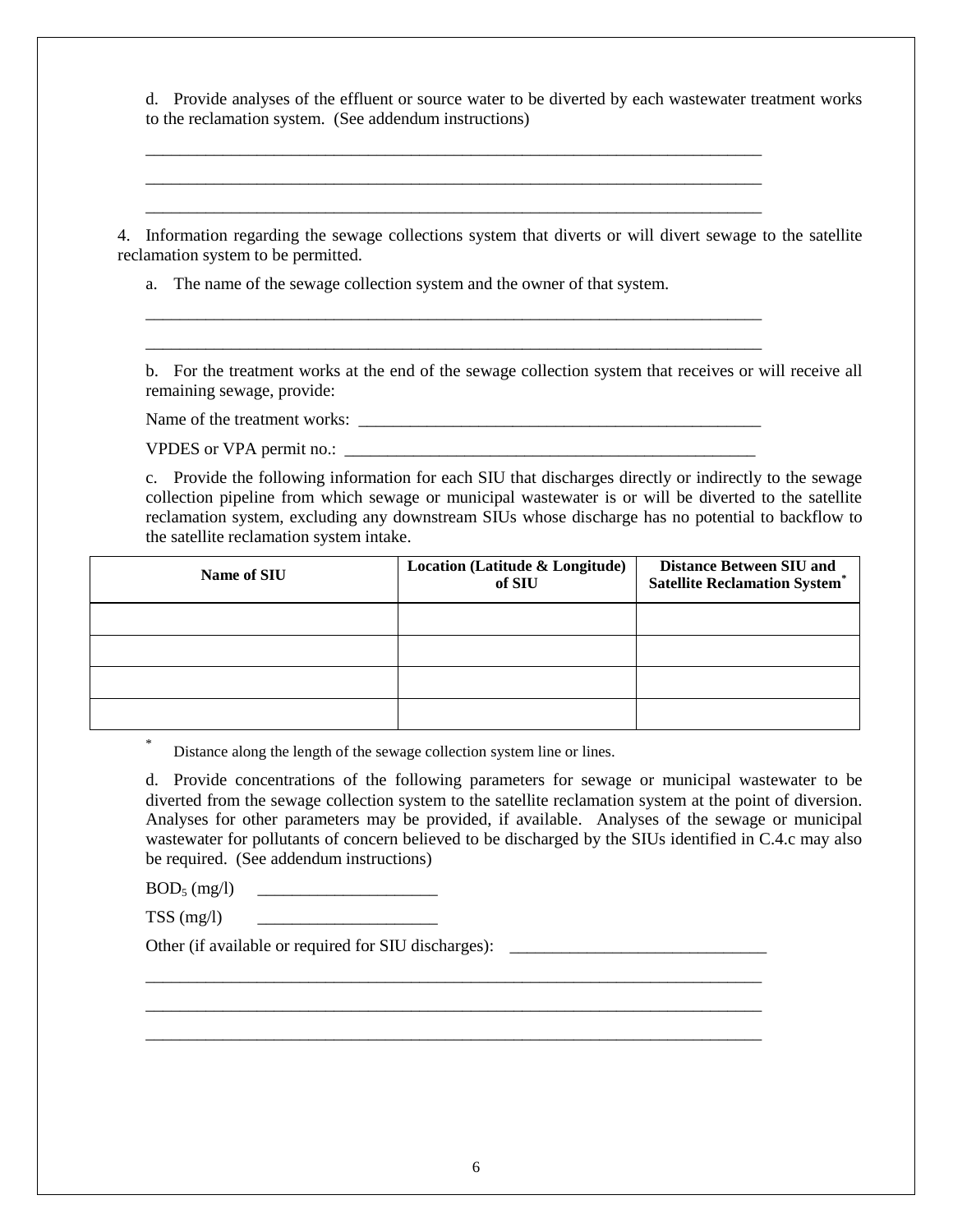- 5. Information regarding the reclamation system or satellite reclamation system to be permitted.
	- a. Indicate if the system will reclaim industrial wastewater as follows: (See addendum instructions)
	- $\Box$  At an industrial facility for reuse exclusively on the property of the industrial facility. Complete C.5.b.
	- $\Box$  At an industrial facility for reuse on and off, or exclusively off the property of the industrial facility
	- $\Box$  As part of a mixture with sewage or municipal wastewater where the industrial wastewater composes less than or equal to 90 % of the mixture
	- $\Box$  As part of a mixture with sewage or municipal wastewater where the industrial wastewater composes greater than 90 % of the mixture

b. For reuse of reclaimed industrial wastewater on exclusively the property of the industrial facility where the reclaimed water is produced, check all that apply:

- The reclaimed industrial wastewater for reuse does not contain or is not expected to contain pathogens or other constituents in sufficient quantities and with a potential for human contact that may be harmful to human health.
- $\Box$  Reuse of the reclaimed industrial wastewater involves a closed or isolated system that prevents worker contact with reclaimed water of the system.
- Other measures are in place including but not limited to, applicable federal and state occupational safety and health standards and requirements to adequately inform and protect employees from pathogens or other constituents that may be harmful to human health in the reclaimed industrial water to be reused at the industrial facility.

If none of the above in C.5.b. apply, complete the remainder of the addendum. If any of the above in C.5.b. apply, the reuse is excluded from the requirements of the Water Reclamation and Reuse Regulation. For any other water reclamation and reuse projects or portions of projects described in the addendum that do not qualify for this exclusion, complete remaining applicable sections of the addendum. (See addendum instructions)

c. Identify the quality of reclaimed water to be produced relative to the planned reuse or reuses of the reclaimed water: (See addendum instructions)

 $\Box$  Level 1

 $\Box$  Level 2

Level 1 and Level 2

- $\Box$  Industrial (applicable to reclamation of industrial wastewater)
- $\Box$  Unknown (applicable to unlisted reuses)

d. List any other physical, chemical, and biological characteristics and constituent concentrations that may affect the intended reuse of the reclaimed water with respect to adverse impacts to public health or the environment. (See addendum instructions)

\_\_\_\_\_\_\_\_\_\_\_\_\_\_\_\_\_\_\_\_\_\_\_\_\_\_\_\_\_\_\_\_\_\_\_\_\_\_\_\_\_\_\_\_\_\_\_\_\_\_\_\_\_\_\_\_\_\_\_\_\_\_\_\_\_\_\_\_\_\_\_\_ \_\_\_\_\_\_\_\_\_\_\_\_\_\_\_\_\_\_\_\_\_\_\_\_\_\_\_\_\_\_\_\_\_\_\_\_\_\_\_\_\_\_\_\_\_\_\_\_\_\_\_\_\_\_\_\_\_\_\_\_\_\_\_\_\_\_\_\_\_\_\_\_ \_\_\_\_\_\_\_\_\_\_\_\_\_\_\_\_\_\_\_\_\_\_\_\_\_\_\_\_\_\_\_\_\_\_\_\_\_\_\_\_\_\_\_\_\_\_\_\_\_\_\_\_\_\_\_\_\_\_\_\_\_\_\_\_\_\_\_\_\_\_\_\_

\_\_\_\_\_\_\_\_\_\_\_\_\_\_\_\_\_\_\_\_\_\_\_\_\_\_\_\_\_\_\_\_\_\_\_\_\_\_\_\_\_\_\_\_\_\_\_\_\_\_\_\_\_\_\_\_\_\_\_\_\_\_\_\_\_\_\_\_\_\_\_\_

e. Indicate the designated design capacity of the reclamation system or satellite reclamation system. (See addendum instructions)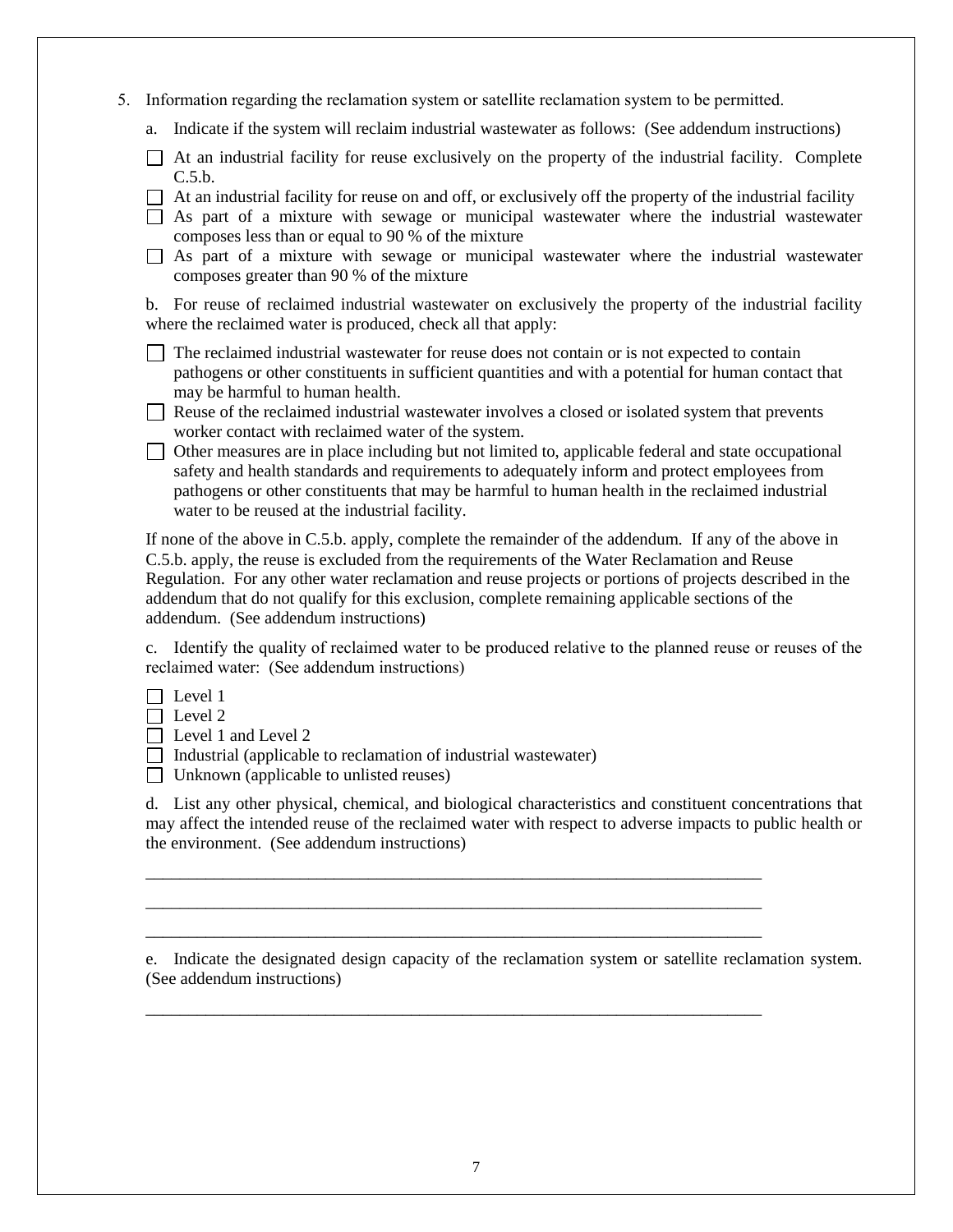6. For each proposed reuse of reclaimed water (reclaimed from municipal or industrial wastewater) that is not listed in 9VAC25-740-90 A of the Water Reclamation and Reuse Regulation or for each reuse of reclaimed industrial wastewater that is listed in 9VAC25-740-90 A, provide the following information.

\_\_\_\_\_\_\_\_\_\_\_\_\_\_\_\_\_\_\_\_\_\_\_\_\_\_\_\_\_\_\_\_\_\_\_\_\_\_\_\_\_\_\_\_\_\_\_\_\_\_\_\_\_\_\_\_\_\_\_\_\_\_\_\_\_\_\_\_\_\_\_\_ \_\_\_\_\_\_\_\_\_\_\_\_\_\_\_\_\_\_\_\_\_\_\_\_\_\_\_\_\_\_\_\_\_\_\_\_\_\_\_\_\_\_\_\_\_\_\_\_\_\_\_\_\_\_\_\_\_\_\_\_\_\_\_\_\_\_\_\_\_\_\_\_

\_\_\_\_\_\_\_\_\_\_\_\_\_\_\_\_\_\_\_\_\_\_\_\_\_\_\_\_\_\_\_\_\_\_\_\_\_\_\_\_\_\_\_\_\_\_\_\_\_\_\_\_\_\_\_\_\_\_\_\_\_\_\_\_\_\_\_\_\_\_\_\_ \_\_\_\_\_\_\_\_\_\_\_\_\_\_\_\_\_\_\_\_\_\_\_\_\_\_\_\_\_\_\_\_\_\_\_\_\_\_\_\_\_\_\_\_\_\_\_\_\_\_\_\_\_\_\_\_\_\_\_\_\_\_\_\_\_\_\_\_\_\_\_\_

\_\_\_\_\_\_\_\_\_\_\_\_\_\_\_\_\_\_\_\_\_\_\_\_\_\_\_\_\_\_\_\_\_\_\_\_\_\_\_\_\_\_\_\_\_\_\_\_\_\_\_\_\_\_\_\_\_\_\_\_\_\_\_\_\_\_\_\_\_\_\_\_ \_\_\_\_\_\_\_\_\_\_\_\_\_\_\_\_\_\_\_\_\_\_\_\_\_\_\_\_\_\_\_\_\_\_\_\_\_\_\_\_\_\_\_\_\_\_\_\_\_\_\_\_\_\_\_\_\_\_\_\_\_\_\_\_\_\_\_\_\_\_\_\_

\_\_\_\_\_\_\_\_\_\_\_\_\_\_\_\_\_\_\_\_\_\_\_\_\_\_\_\_\_\_\_\_\_\_\_\_\_\_\_\_\_\_\_\_\_\_\_\_\_\_\_\_\_\_\_\_\_\_\_\_\_\_\_\_\_\_\_\_\_\_\_\_ \_\_\_\_\_\_\_\_\_\_\_\_\_\_\_\_\_\_\_\_\_\_\_\_\_\_\_\_\_\_\_\_\_\_\_\_\_\_\_\_\_\_\_\_\_\_\_\_\_\_\_\_\_\_\_\_\_\_\_\_\_\_\_\_\_\_\_\_\_\_\_\_

\_\_\_\_\_\_\_\_\_\_\_\_\_\_\_\_\_\_\_\_\_\_\_\_\_\_\_\_\_\_\_\_\_\_\_\_\_\_\_\_\_\_\_\_\_\_\_\_\_\_\_\_\_\_\_\_\_\_\_\_\_\_\_\_\_\_\_\_\_\_\_\_ \_\_\_\_\_\_\_\_\_\_\_\_\_\_\_\_\_\_\_\_\_\_\_\_\_\_\_\_\_\_\_\_\_\_\_\_\_\_\_\_\_\_\_\_\_\_\_\_\_\_\_\_\_\_\_\_\_\_\_\_\_\_\_\_\_\_\_\_\_\_\_\_

a. Describe the proposed reuse.

b. Describe any known risks of the proposed reuse to public health.

c. Describe the degree of public access and human exposure, including worker contact, to reclaimed water that is or will be caused by the proposed reuse.

d. Indicate the reclaimed water treatment necessary to prevent nuisance conditions by the proposed reuse.

e. Describe the potential for improper or unintended use of reclaimed water resulting from the proposed reuse. (See addendum instructions)

f. For new indirect potable reuse proposals, provide the following information:

(1) Name of the surface water to receive the reclamation system discharge and from which water will be withdrawn for potable water supply: (See addendum instructions)

(2) Receiving water body type:

Lake or pond

River or stream

(3) Name of water treatment facility that will withdraw water for potable water supply: \_\_\_\_\_\_\_\_\_\_\_\_\_\_\_\_\_\_\_\_\_\_\_\_\_\_\_\_\_\_\_\_\_\_\_\_\_\_\_\_\_\_\_\_\_\_\_\_\_\_\_\_\_\_\_\_\_\_\_\_\_\_\_\_\_\_\_\_\_

\_\_\_\_\_\_\_\_\_\_\_\_\_\_\_\_\_\_\_\_\_\_\_\_\_\_\_\_\_\_\_\_\_\_\_\_\_\_\_\_\_\_\_\_\_\_\_\_\_\_\_\_\_\_\_\_\_\_\_\_\_\_\_\_\_\_\_\_\_

(4) Attach a map that shows the location of both the discharge from the reclamation system and the intake of the water treatment facility.

(5) Approximate the shortest distance by way of the surface water named in C.6.f (1) above, between the discharge of the reclamation system and the intake of the water treatment facility:  $\rule{1em}{0.15mm} (feet)$ 

(6) Approximate the residence or transport time between the discharge of the reclamation system and the intake of the water treatment facility:  $\Box$ 

(7) Approximate the mixing ratio of reclaimed water to ambient water at the intake of the water treatment facility: \_\_\_\_\_\_\_\_\_\_\_\_\_\_\_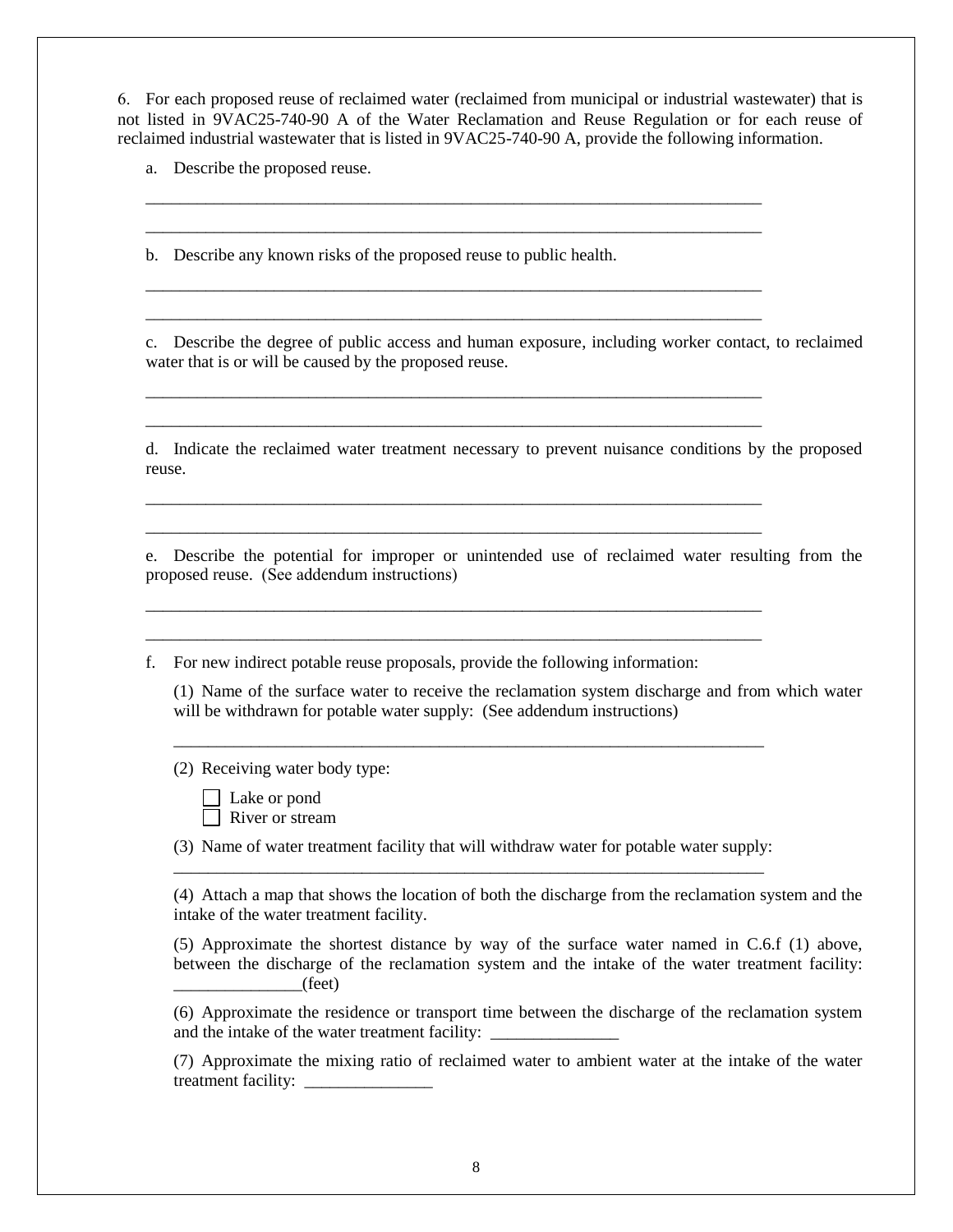#### **D. Reclaimed water management (RWM) plan**

1. For a reclamation system, satellite reclamation system or reclaimed water distribution system that provides or will provide reclaimed water directly to an end user or end users, including an end user that is also the applicant or permittee, submit a Reclaimed Water Management (RWM) plan to contain the following information. (See addendum instructions)

a. A description and map of the expected service area to be covered by the RWM plan for the term of the permit for the project.

b. A current inventory of impoundments, ponds or tanks within the service area under D.1.a of the addendum, used for:

(1) System storage of reclaimed water and, as applicable, reject water storage that are under the control of the applicant or permittee; and

(2) Non-system storage of reclaimed water.

c. A water balance that accounts for the volumes of reclaimed water to be generated, stored, reused and discharged.

d. An example of service agreements or contracts to be established by the applicant or permittee with end users regarding implementation of and compliance with the RWM plan.

e. A description of monitoring of end users by the applicant or permittee to verify compliance with the terms of their agreements or contracts. Monitoring must include, at a minimum, metering the volume of reclaimed water consumed by end users.

f. An education and notification program.

g. A cross-connection and backflow prevention program.

h. A description of how the quality of reclaimed water in the reclaimed water distribution system will be maintained to meet standards for the intended reuse(s) of that reclaimed water.

2. Supplemental irrigation rates, nutrient management plans (NMPs) and site plans for irrigation reuse of reclaimed water.

a. Do the reuse categories identified within the service area under D.1.a of the addendum include irrigation reuses of reclaimed water as follows? (See addendum instructions)

 $\Box$  Bulk irrigation reuse.

 $\Box$  Non-bulk irrigation reuse.

There will be no irrigation reuses. (Proceed to E.)

b. Will all irrigation with reclaimed water within the service area of the RWM plan be supplemental irrigation? (See addendum instructions)

 $\Box$  Yes. Explain how supplemental irrigation rates will be achieved for bulk and non-bulk irrigation reuse of reclaimed water.

 $\Box$  No. (Proceed to E.)

c. Indicate the concentration of total nitrogen (N) and total phosphorus (P) present or expected to be present in the reclaimed water for irrigation reuse:

Annual average concentration of total N and total P greater than 8.0 mg/l and 1.0 mg/l, respectively (> Biological Nutrient Removal or BNR);

**or**

Annual average concentration of total N and total P less than or equal to 8.0 mg/l and 1.0 mg/l, respectively ( $\leq$  BNR).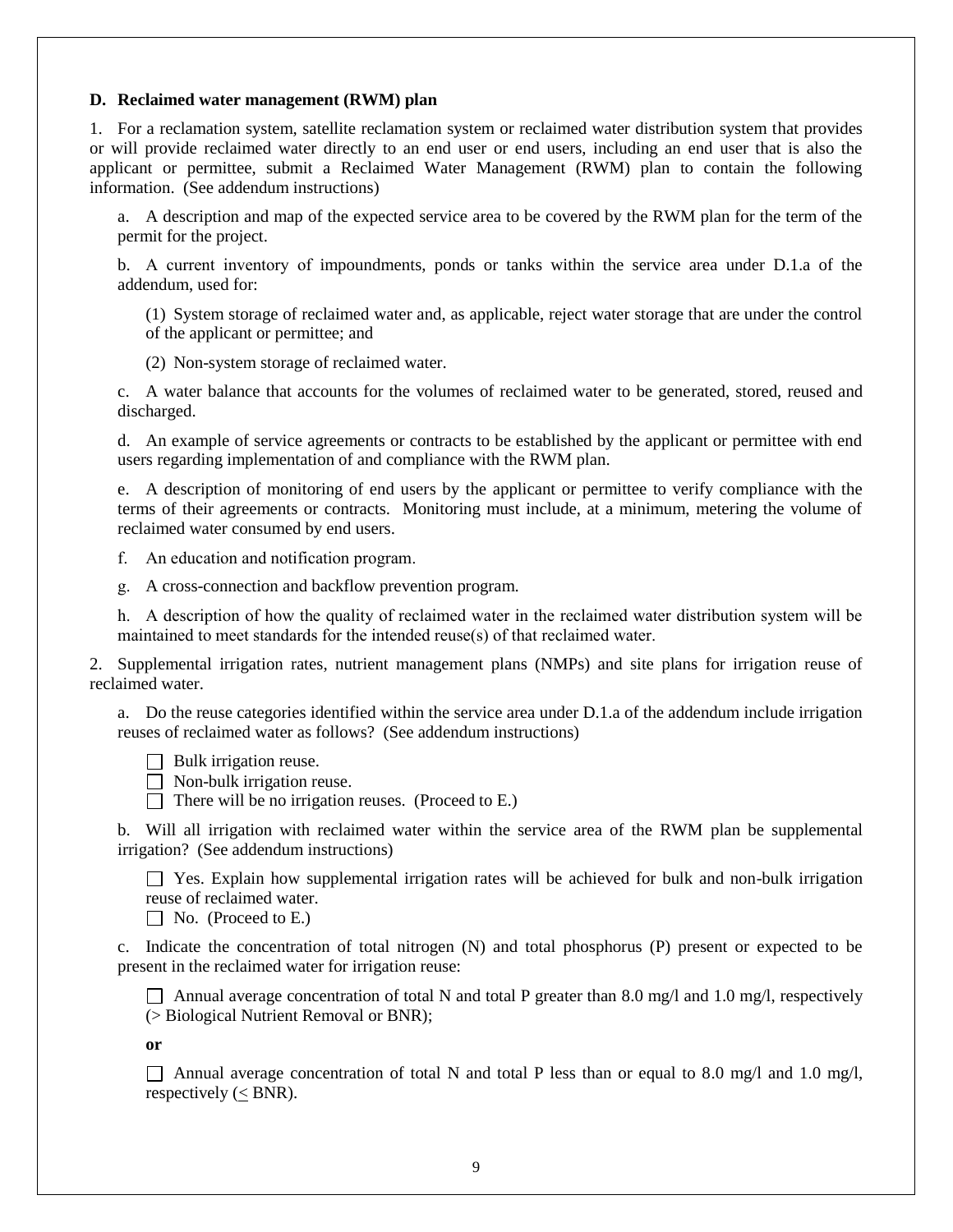d. For each irrigation property listed under B.3.d of this addendum that is a bulk irrigation reuse site, submit the following with the RWM plan: (See addendum instructions)

(1) A nutrient management plan if:

(a) The reclaimed water applied to the irrigation reuse site is > BNR (see D.2.c above), or

(b) Independent of the reclaimed water nutrient content and in addition to irrigation reuse (i) there is no option to dispose of the reclaimed water through a VPDES permitted discharge, or (ii) there is an option to dispose of the reclaimed water through a VPDES permitted discharge, but the VPDES permit does not allow discharge of the full nutrient load under design flow. With the nutrient management plan, provide a copy of the letter from the Department of Conservation and Recreation, Division of Soil and Water Conservation approving the nutrient management plan.

(2) A site plan.

e. For all non-bulk irrigation reuse of reclaimed water that is  $>$  BNR (see D.2.c above) within the service area specified in D.1.a, including each irrigation property listed under B.3.d that is a non-bulk irrigation reuse site, describe measures that are or will be implemented to manage nutrient loads from the non-bulk irrigation reuse. Attach additional information as needed. (See addendum instructions)

\_\_\_\_\_\_\_\_\_\_\_\_\_\_\_\_\_\_\_\_\_\_\_\_\_\_\_\_\_\_\_\_\_\_\_\_\_\_\_\_\_\_\_\_\_\_\_\_\_\_\_\_\_\_\_\_\_\_\_\_\_\_\_\_\_\_\_\_\_\_\_\_\_\_\_ \_\_\_\_\_\_\_\_\_\_\_\_\_\_\_\_\_\_\_\_\_\_\_\_\_\_\_\_\_\_\_\_\_\_\_\_\_\_\_\_\_\_\_\_\_\_\_\_\_\_\_\_\_\_\_\_\_\_\_\_\_\_\_\_\_\_\_\_\_\_\_\_\_\_\_ \_\_\_\_\_\_\_\_\_\_\_\_\_\_\_\_\_\_\_\_\_\_\_\_\_\_\_\_\_\_\_\_\_\_\_\_\_\_\_\_\_\_\_\_\_\_\_\_\_\_\_\_\_\_\_\_\_\_\_\_\_\_\_\_\_\_\_\_\_\_\_\_\_\_\_ \_\_\_\_\_\_\_\_\_\_\_\_\_\_\_\_\_\_\_\_\_\_\_\_\_\_\_\_\_\_\_\_\_\_\_\_\_\_\_\_\_\_\_\_\_\_\_\_\_\_\_\_\_\_\_\_\_\_\_\_\_\_\_\_\_\_\_\_\_\_\_\_\_\_\_

**E. Certification Statement** (See addendum instructions)

\_\_\_\_\_\_\_\_\_\_\_\_\_\_\_\_\_\_\_\_\_\_\_\_\_\_\_\_\_\_\_\_\_\_\_\_\_\_\_\_\_\_\_\_\_\_\_\_\_ \_\_\_\_\_\_\_\_\_\_\_\_\_\_\_\_\_\_\_\_\_\_\_\_\_\_\_\_\_\_\_\_\_\_\_\_\_\_\_\_\_\_\_\_\_\_\_\_\_

\_\_\_\_\_\_\_\_\_\_\_\_\_\_\_\_\_\_\_\_\_\_\_\_\_\_\_\_\_\_\_\_\_\_\_\_\_\_\_\_\_\_\_\_\_\_\_\_\_ \_\_\_\_\_\_\_\_\_\_\_\_\_\_\_\_\_\_\_\_\_\_\_\_\_\_\_\_\_\_\_\_\_\_\_\_\_\_\_\_\_\_\_\_\_\_\_\_\_

I certify under penalty of law that this document and all attachments were prepared under my direction or supervision in accordance with a system designed to assure that qualified personnel properly gather and evaluate the information submitted. Based on my inquiry of the person or persons who manage the system, or those persons directly responsible for gathering the information, the information submitted is, to the best of my knowledge and belief, true, accurate, and complete. I am aware that there are significant penalties for submitting false information, including the possibility of fine and imprisonment for knowing violations.

Signature: \_\_\_\_\_\_\_\_\_\_\_\_\_\_\_\_\_\_\_\_\_\_\_\_\_\_\_\_\_\_\_\_\_\_\_\_\_\_\_\_\_\_\_\_\_ Date: \_\_\_\_\_\_\_\_\_\_\_\_\_\_\_\_\_

Signature: \_\_\_\_\_\_\_\_\_\_\_\_\_\_\_\_\_\_\_\_\_\_\_\_\_\_\_\_\_\_\_\_\_\_\_\_\_\_\_\_\_\_\_\_\_ Date: \_\_\_\_\_\_\_\_\_\_\_\_\_\_\_\_\_

Name of person(s) signing above (printed or typed):

Title(s) of person(s) signing above: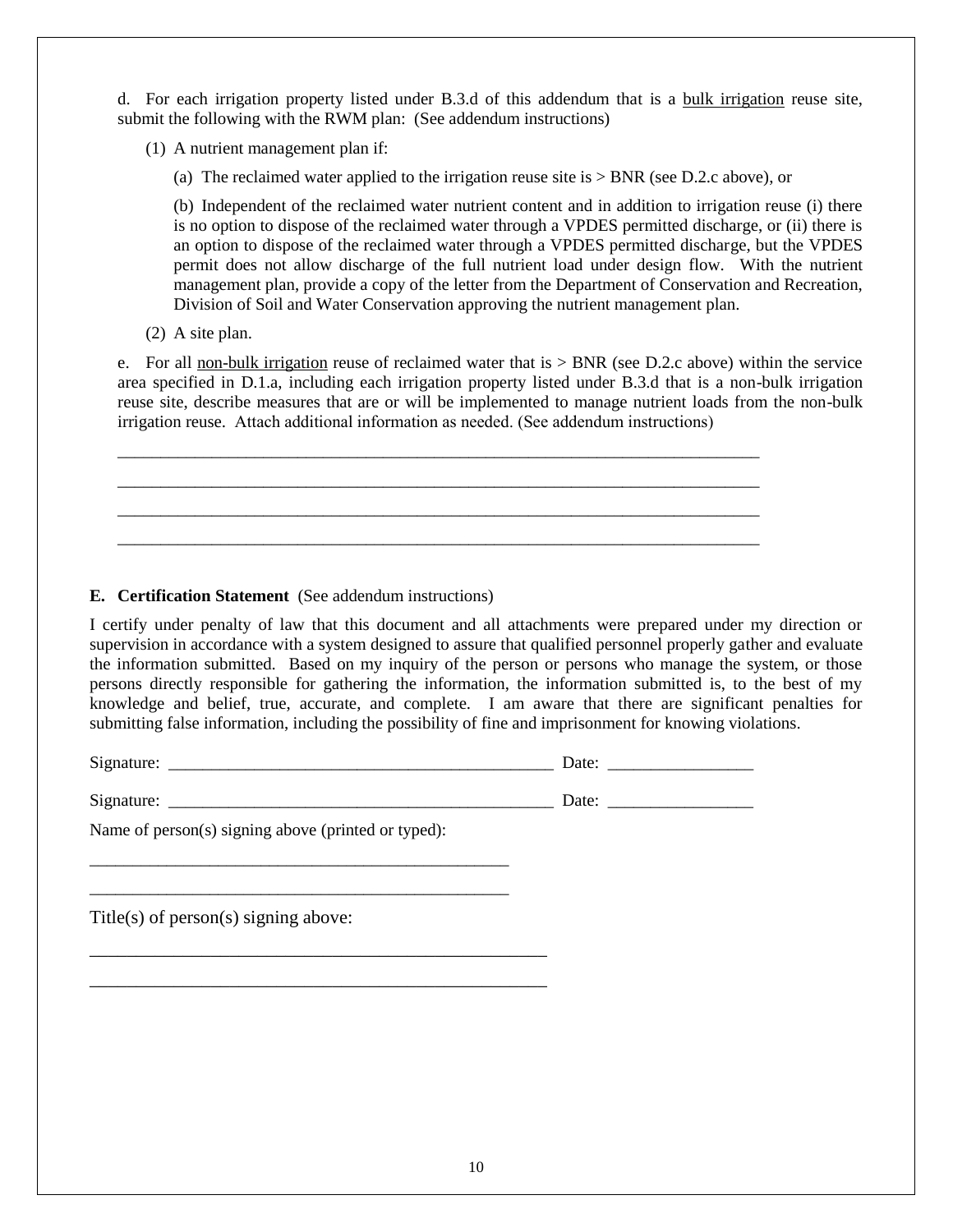## **WATER RECLAMATION AND REUSE ADDENDUM TO AN APPLICATION FOR A VIRGINIA POLLUTANT DISCHARGE ELIMINATION SYSTEM PERMIT OR A VIRGINIA POLLUTION ABATEMENT PERMIT**

### **ADDENDUM INSTRUCTIONS**

### **WHO MUST COMPLETE THE ADDENDUM**

Owners or operators of **existing permitted** reclamation systems, satellite reclamation systems, reclaimed water distribution systems, and end users<sup>1.</sup> must complete this addendum with the application to reissue a VPDES or VPA permit or independent of the permit application and for **only expansion or modification**2. **of the existing permitted facilities**.

Owners or operators of **new or existing unpermitted** reclamation systems, satellite reclamation systems, reclaimed water distribution systems or end users<sup>1</sup> must complete this addendum to submit with an application for either a Virginia Pollutant Discharge Elimination System (VPDES) permit or Virginia Pollution Abatement (VPA) permit.

## **WHERE TO FILE THE ADDENDUM**

The completed addendum must be submitted to the DEQ regional office covering the area where the project is or will be located. DEQ regional office information can be found on the DEQ internet website at <http://www.deq.virginia.gov/regions/homepage.html> or can be obtained by calling the DEQ Central Office in Richmond, Virginia at (804) 698-4000.

## **INSTRUCTIONS TO COMPLETE THE ADDENDUM**

This addendum is to be submitted as part of a VPDES or VPA permit application or permit modification for water reclamation and reuse projects. Complete all items unless indicated otherwise, or enter "NA" for "not applicable". Requested information should be entered on the lines or spaces and in the boxes provided in the addendum, or as attachments to the addendum if needed.

Instructions are only provided for specific items contained in the addendum. Applicants will be referred to the instructions to complete these items by the notation "(See addendum instructions)".

Definitions for terms used in the addendum are available in 9VAC25-740-10 of the Water Reclamation and Reuse Regulation.

Note: Information required for Sections A, B, C and D of the addendum may be provided, in part, by referencing specific information previously submitted to the DEQ unless changes have occurred that require the submission of new or more current information.

<sup>1.</sup> Refers specifically to an end user or end users that receives reclaimed water from more than one reclamation system, satellite reclamation system, reclaimed water distribution system, or a combination thereof.

2. For the purposes of this addendum, modification to an existing system (i.e., reclamation system, satellite reclamation system or reclaimed water distribution system) or end user<sup>1.</sup> is any change to the facilities or reuses of that system or end user<sup>1</sup>, respectively, warranting the inclusion of new reclaimed water standards, monitoring requirements or conditions in the permit currently issued to the existing system or end user<sup>1.</sup>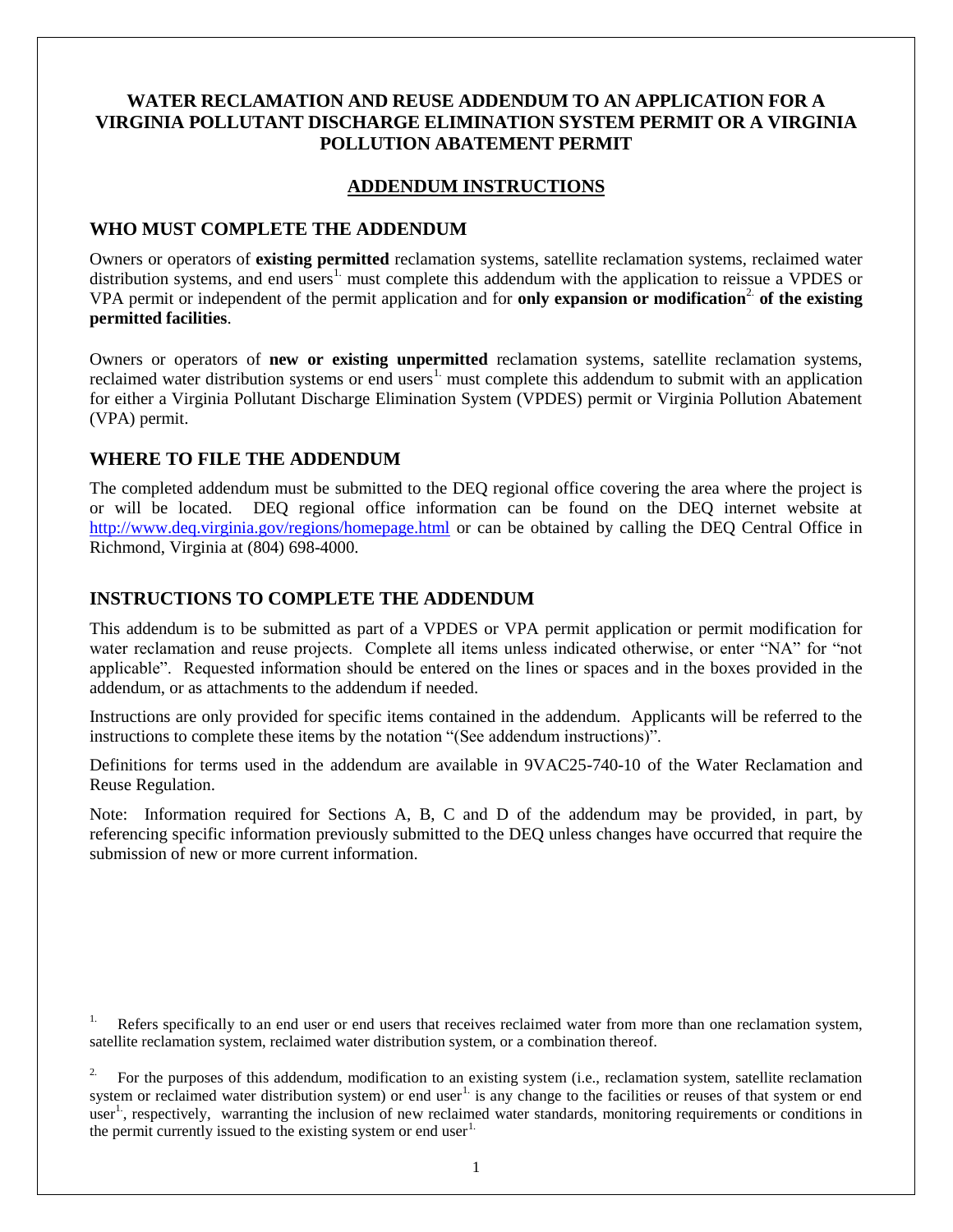### **B. Permitting Information**

**B.1.a., B.2.c and B.3** For the purposes of this addendum, modification to an existing system (i.e., reclamation system, satellite reclamation system or reclaimed water distribution system) or end user<sup>1.</sup> is any change to the facilities or reuses of that system or end user<sup>1</sup>, warranting the inclusion of new reclaimed water standards, monitoring requirements or conditions in the permit currently issued to the existing system or end user<sup>1</sup>.

**B.3.b.** An end user<sup>1</sup> may be authorized under the permit issued to one of the reclamation systems, satellite reclamation systems, or reclaimed water distribution systems that supply reclaimed water to the end user provided the end user is under common ownership or management with the permitted system.

**B.3.d.** In the table under the column heading "Location of Irrigation Property", briefly describe the location of the irrigation property to receive reclaimed water that is under common ownership or management with the wastewater treatment works or system identified in the first column of the table on the same row. Also, identify the location of the irrigation property on a map to attach to the addendum or on the service area map in the Reclaimed Water Management plan described in D.1.a of the addendum.

**B.4.b** If an end user<sup>1.</sup> fails to comply with the terms and conditions of a service agreement or contract between the end user<sup>1.</sup> and more than one reclamation system, satellite reclamation system and/or reclaimed water distribution system from which the end user<sup>1.</sup> receives reclaimed water, complete D.1.a, D.1.b and D.1.c; D.2 if the reuse of the end user<sup>1.</sup> includes irrigation, and  $E$  of the addendum.

**B.4.d** Where an end user<sup>1.</sup> will blend the reclaimed water that it receives from more than one reclamation system, satellite reclamation system and/or reclaimed water distribution system for subsequent distribution to other end users not under common ownership or management with the end user<sup>1</sup>, the end user<sup>1</sup> is considered a reclaimed water agent and is required to complete information pertaining to reclaimed water distributions systems and providers of reclaimed water in sections C and D of the addendum.

### **C. General Project Information**

**C.1** For each reclamation system, satellite reclamation system, and reclaimed water distribution system, provide a design description and site plan showing operations and unit processes of the system, including and as applicable, treatment, storage, distribution, reuse and disposal facilities, and reliability features and controls. Wastewater treatment works, reclamation systems and reclaimed water distribution systems previously permitted need not be included unless they are directly tied into the new units or are critical to the understanding of the complete project.

For a reclamation system that receives source water from more than one wastewater treatment works, list all the unit treatment processes of only the reclamation system. For a satellite reclamation system or where a wastewater treatment works and a reclamation system are or will be one in the same facility and will be covered by a single VPDES or VPA permit, list all the unit treatment processes for the satellite reclamation system or combined wastewater treatment works and reclamation system.

**C.2** For each reclamation system, satellite reclamation system, and reclaimed water distribution system, provide a general location map that shows the orientation of the system with reference to at least two geographic features (e.g., numbered roads, named streams or rivers, etc.). A general location map for a reclaimed water distribution system may be included in the map of the service area to be submitted in the Reclaimed Water Management (RWM) plan per D.1.a of the addendum instructions.

**C.3.c** For all those wastewater treatment works listed in C.3.a of the addendum with one or more significant industrial users (SIUs) indirectly discharging to the treatment works: (a) list the name of the wastewater treatment works; (b) list the names of all SIUs indirectly discharging to that wastewater treatment works; and (c) indicate if the wastewater treatment works has a pretreatment program developed in accordance with the VPDES Permit Regulation (9VAC25-31) or an equivalent program developed in accordance with the Water

Refers specifically to an end user that receives reclaimed water from more than one reclamation system, satellite reclamation system, reclaimed water distribution system, or a combination thereof.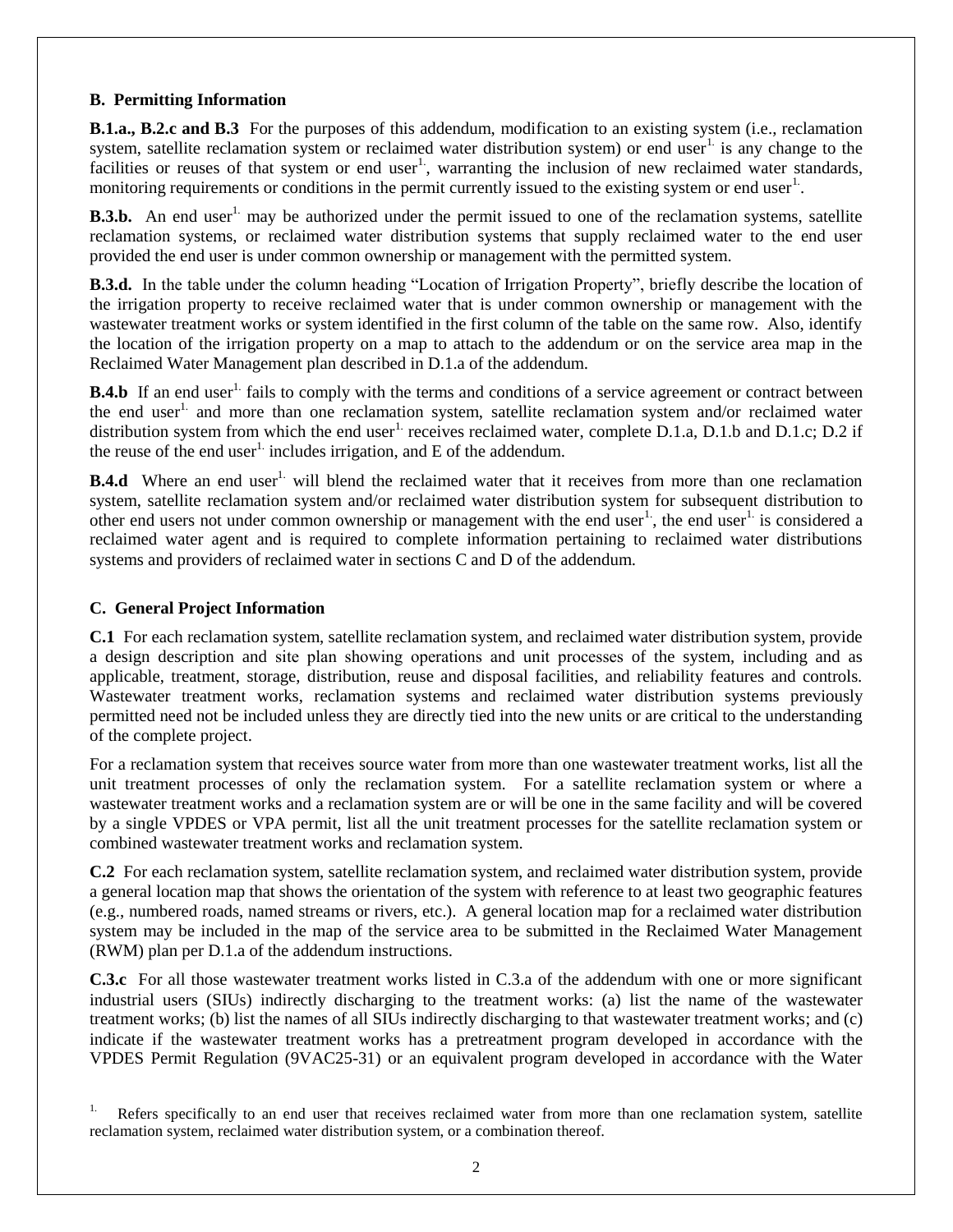Reclamation and Reuse Regulation (9VAC25-740), and approved by the DEQ. Some of this information may be obtained from VPDES or VPA permit files or, if applicable, the pretreatment program files of VPDES permitted facilities. For **only** a VPDES permitted publicly owned treatment works (POTW) with SIUs, this information is available on Form 2A, Part F of the VPDES permit application and in the pretreatment program file if the facility is also required to have a pretreatment program. For VPA permitted wastewater treatment works with SIUs, this information may be available under Form C, Part C-I or Form D, Part D-I of the VPA permit application. If permit or pretreatment program files are referenced, please verify that they actually contain the requested information before doing so. Additional references should be used to provide complete, current and accurate information.

Only VPDES permitted POTWs with SIUs may be required to have a pretreatment program and not all pretreatment programs are or will be approved. Information regarding the approval status of a pretreatment program for a particular facility can be obtained from the DEQ Regional Office where the project is or will be located.

**C.3.d** Provide analyses of the effluent or source water to be diverted by each wastewater treatment works to the reclamation system. Provide effluent analyses and data submitted with the application for either a VPDES permit in accordance with 9VAC25-31-100 or for a VPA permit application in accordance with 9VAC25-32-60 and VPA Permit Application Form C, Part C-I or Form D, Part D-IV, for each wastewater treatment works as applicable.

**C.4.c** For each SIU that discharges directly or indirectly to the sewage collection pipeline from which sewage or municipal wastewater is or will be diverted to the satellite reclamation system, excluding any downstream SIUs whose discharge has no potential to backflow to the satellite reclamation system intake, provide the name of the SIU, the location in terms of latitude and longitude of the SIU, and distance between the SIU and the satellite reclamation system along the sewage collection system line or lines.

Some of this information may be obtained from the VPDES or VPA permit files or, if applicable, the pretreatment program files of a VPDES permitted treatment works at the end of the sewage collection system that receives or will receive all remaining sewage. For **only** a VPDES permitted POTW with SIUs, some information is available on Form 2A, Part F of the VPDES permit application and in the pretreatment program file if the facility is also required to have a pretreatment program. For VPA permitted wastewater treatment works with SIUs, this information may be available under Form C, Part C-I or Form D, Part D-I of the VPA permit application. If permit or pretreatment program files of the treatment works at the end of the sewage collection system are referenced, please verify that they actually contain the requested information before doing so. Additional references should be used to provide complete, current and accurate information regarding the SIUs, particularly for the location (latitude and longitude) and distance between each SIU and the satellite reclamation system.

**C.4.d** For all satellite reclamation systems, provide, at a minimum, the concentration of BOD<sub>5</sub> and Total Suspended Solids (TSS) in the municipal wastewater or sewage that is received by the satellite reclamation system from the sewage collection system. The BOD<sub>5</sub> and TSS concentrations should be based on either actual analyses or expected concentrations from a wastewater treatment design reference deemed acceptable by the DEQ, and should be representative of the municipal wastewater or sewage at the point of diversion from the sewage collection system to the satellite reclamation system. If other data regarding the characteristics of the municipal wastewater or sewage are available, this information may also be submitted.

For a satellite reclamation system with SIUs that discharge directly or indirectly to the sewage collection pipeline from which sewage or municipal wastewater is or will be diverted to the satellite reclamation system, excluding any downstream SIUs whose discharge has no potential to backflow to the satellite reclamation system intake, analyses of the sewage or municipal wastewater received by the satellite reclamation system from the sewage collection system may be required. The analyses for parameters in addition to  $BOD<sub>5</sub>$  and TSS will be based on pollutants of concern discharged by the SIUs.

**C.5.a** Check all the boxes that apply to the reclamation system to be permitted. If the first box is checked for reuse of reclaimed industrial wastewater on exclusively the property of the industrial facility where the reclaimed water is produced, continue to C.5.b. For a reclamation system that reclaims or will reclaim industrial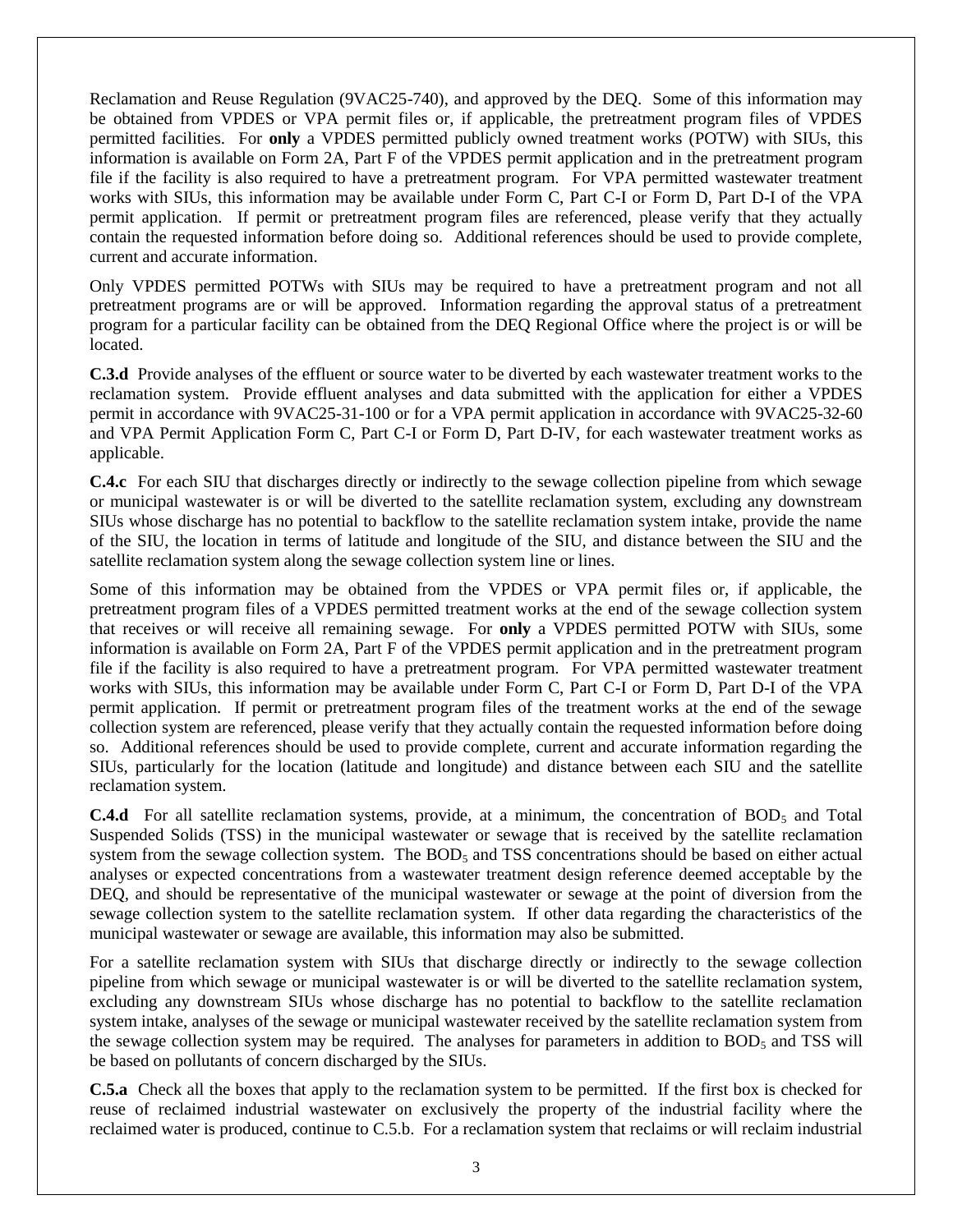wastewater combined with sewage or municipal wastewater, and the industrial wastewater will compose less than or equal to 90 % of the mixture, check the 3rd box. For a reclamation system that reclaims or will reclaim industrial wastewater combined with sewage or municipal wastewater, and the industrial wastewater will compose greater than 90 % of the mixture, check the 4th box. Other categories with boxes are self-explanatory.

**C.5.b** Check all boxes that apply to the reuse of reclaimed industrial water on exclusively the property of the industrial facility where the reclaimed water is produced. If none of the boxes are checked, complete the remainder of the addendum. If one or more of the boxes are checked, the reuse is excluded from the requirements of the Water Reclamation and Reuse Regulation per 9VAC25-740-50.A. If the addendum is being completed for only the excluded activity, it is not necessary to submit the addendum to the DEQ. For any other water reclamation and reuse projects or portions of projects described in the addendum that do not qualify for this exclusion, complete remaining applicable sections of the addendum.

**C.5.c** Indicate the quality of reclaimed water to be produced relative to the planned reuse or reuses of the reclaimed water. Following the instructions below, check only one box that is most applicable to the reclamation system or satellite reclamation system to be permitted.

Reclamation systems and satellite reclamation systems that reclaim municipal wastewater

**Step 1.** For an existing or proposed reclamation system that reclaims or will reclaim municipal wastewater or a satellite reclamation system that reclaims or will reclaim sewage, refer to 9VAC25-740-70 A of the Water Reclamation and Reuse Regulation to determine which standards the system meets or will be capable of meeting. If the system is not capable of meeting standards for Level 2 reclaimed water at a minimum, the water produced by the system is not reclaimed for the purpose of reuse as defined in the Water Reclamation and Reuse Regulation.

**Step 2.** The reclaimed water standards to be included in the permit for the reclamation systems or satellite reclamation system will be determined by: (a) the treatment capabilities of the proposed or existing system, and (b) the proposed or existing reuses of reclaimed water produced by the system. Refer to 9VAC25-740-90 A of the Water Reclamation and Reuse Regulation to identify existing or planned reuses of reclaimed water from the reclamation system or satellite reclamation system and the minimum standard requirements, either Level 1 or Level 2, required for those reuses. If all reuses require Level 1 or a combination of Level 1 and Level 2, the reclamation system or satellite reclamation system must be capable of producing a minimum of Level 1 reclaimed water. If all reuses require Level 2, the reclamation system or satellite reclamation system must be capable of producing a minimum of Level 2 reclaimed water.

For any proposed or existing reuses **not** specifically listed in 9VAC25-740-90 A, it may be necessary to develop minimum standard requirements for reclaimed water on a case-by-case basis. In this situation, check the box in C.5.b. for "Unknown (applicable to unlisted reuses)" and complete C.6. of the addendum.

**Step 3.** Confirm that the treatment capabilities of the proposed or existing reclamation system or satellite reclamation system (Step 1) correspond with the appropriate minimum standard requirement (Level 1 or Level 2) for the proposed or existing reuses of reclaimed water from that system (Step 2). Where they correspond, check the box in C.5.b. for either "Level 1" or "Level 2", as applicable. In some cases, an existing or proposed reclamation system or satellite reclamation system has or will have the option to produce both Level 1 and Level 2 reclaimed water with separate storage and delivery to separate distribution systems for each of Level 1 and Level 2 reclaimed water. In this case, check the box in C.5.b. for the combination of "Level 1 and Level 2".

Where the treatment capabilities of the proposed or existing reclamation system or satellite reclamation system (Step 1) do not correspond with the appropriate minimum standard requirement (Level 1 or Level 2) for the proposed or existing reuses of reclaimed water from that system (Step 2), (i.e., the reuses require a minimum of Level 1 reclaimed water but the reclamation system or satellite reclamation system is only capable of producing Level 2 reclaimed water), the reuses must be limited to those that can accept Level 2 reclaimed water or the treatment capabilities of the system must be upgraded to produce Level 1 reclaimed water. If the reuses will be limited to correspond to the treatment capabilities of the reclamation system or satellite reclamation system, check the box in C.5.b. of the standard (Level 1 or Level 2) identified in Step 1 that can be met by the system. If the reclamation system or satellite reclamation system will be modified or upgraded to meet the minimum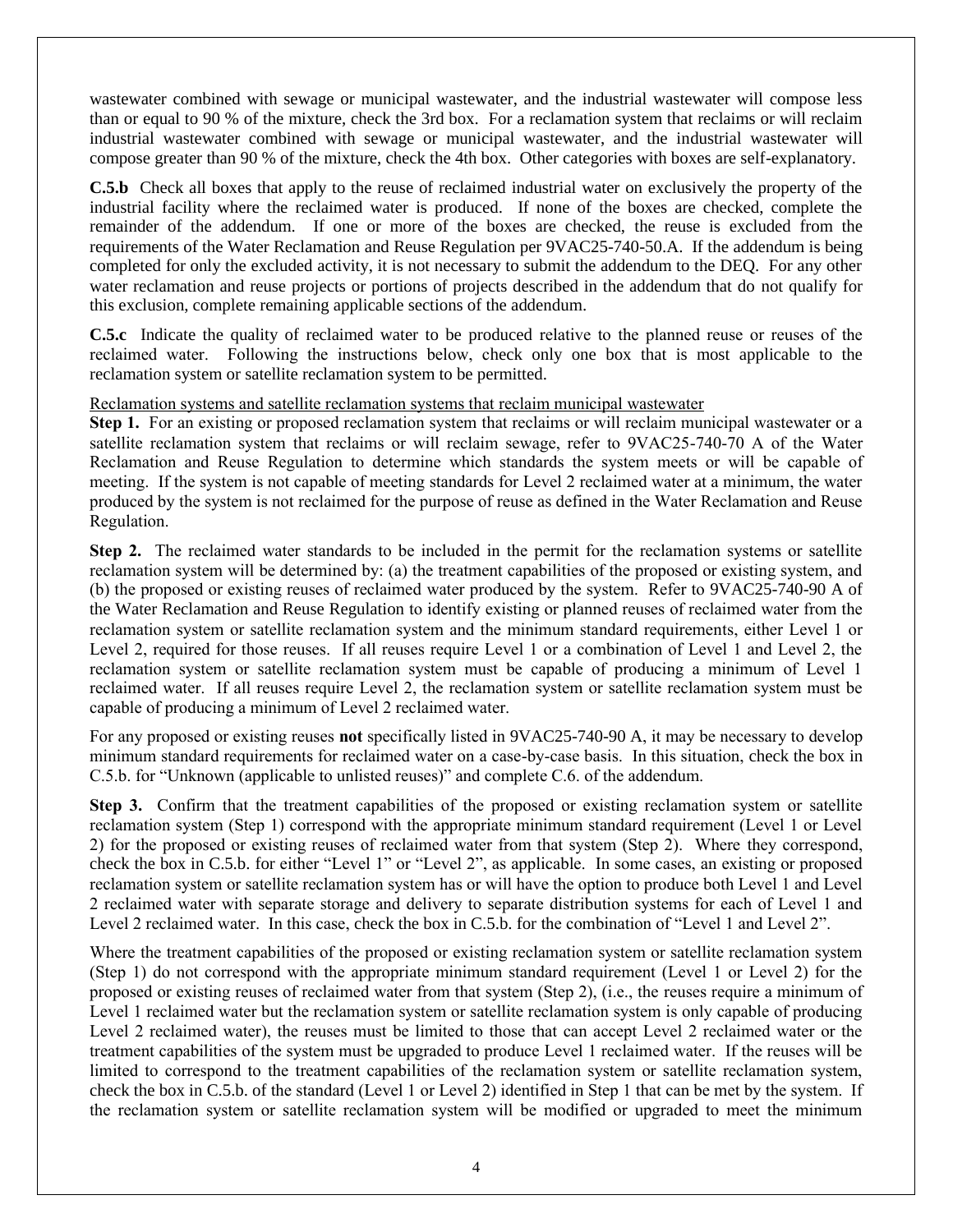standard requirement of the reuse(s) identified in Step 2, check the box in C.5.b. that corresponds with the minimum standard requirement (Level 1 or Level 2) for the reuse(s).

### Reclamation systems that reclaim industrial wastewater

There are no specific standards for the reclamation of industrial wastewater. These are to be established on a case-by-case for each proposal to reclaim industrial wastewater. If the project involves the reclamation of industrial wastewater, including industrial wastewater containing less than 10 % sewage or municipal wastewater, check "Industrial (applicable to reclamation of industrial wastewater)".

If the project involves the reclamation of industrial wastewater, which will not be distributed for reuses off the industrial site, the project may be excluded from the requirements of the Water Reclamation and Reuse Regulation (9VAC25-740-50 A). Please contact the DEQ Regional Office that covers the project location to determine whether or not a permit may be required.

**C.5.d** The Water Reclamation and Reuse Regulation allows for the reclamation of industrial water in addition to municipal wastewater or sewage. Due to the variable composition of industrial wastewater compared to municipal wastewater or sewage, and the absence of analogous pretreatment program requirements for reclamation systems of industrial wastewater in the regulation, the applicant or permittee must provide other physical, chemical, and biological characteristics and constituent concentrations that may affect the intended reuse of the reclaimed water with respect to adverse impacts to public health or the environment.

The applicant or permitte must also provide this information for the reclamation of municipal wastewater or sewage to produce Level 2 reclaimed water where the wastewater treatment works providing effluent or source water to the reclamation system has significant industrial users but is not required to have a pretreatment program or the equivalent to a pretreatment program in accordance with 9VAC25-740-150 A.

**C.5.e** The designated design capacity of a reclamation system or satellite reclamation system will be the design flow or some percentage of the design flow for a wastewater treatment facility (WWTF) that provides source water or effluent to the reclamation system or satellite reclamation system. The permitted design flow of a WWTF is based on the design capacity of the facility, which is determined as the average rate of influent flow per 24 hours that can be reliably treated by that facility based on projected flow estimates to be received at full buildout. The WWTF must be designed to process this influent flow 365 days a year with appropriate peak factors provided to meet reliability and redundancy requirements.

When all the effluent of a WWTF will be discharged to a reclaimed water distribution system, a non-system storage facility or directly to a reuse (water reclamation and reuse) with little or no additional separate treatment, the designated design capacity of the reclamation system shall be the design flow of the WWTF. This applies to satellite reclamation systems and some reclamations systems that will not have the option to discharge to surface waters.

When a WWTF will have an effluent discharge to surface waters and will divert a portion of the treated effluent that it produces with little or no additional treatment to reclamation and reuse, the designated design capacity of the reclamation system shall be the maximum amount of treated effluent the WWTF shall divert to reclamation and reuse at any one time. For example, if the permitted design flow of a WWTF is 1.0 MGD and a maximum of 50% of its design flow may be diverted to reclamation and reuse at any one time, the designated design capacity of the reclamation system shall be 0.5 MGD.

When additional separate treatment must be provided to the effluent of the WWTF in order to produce reclaimed water suitable for specific end uses, the designated design capacity of the reclamation system will be the design capacity of only those additional, separate treatment components used to produce the higher quality reclaimed water. For example, the permitted design flow of a WWTF capable of producing Level 2 reclaimed water is 2.0 MGD. However, the same facility will divert a maximum of 5% (or 0.1 MGD) of its design flow to filtration and higher level disinfection to produce Level 1 reclaimed water. The designated design capacity of the Level 1 reclamation system shall be 0.1 MGD. In this same example, the designated design capacity of the Level 2 reclamation system shall be 2.0 MGD for a non-discharging WWTF or some percentage of 2.0 MGD if the permittee also has an effluent discharge to surface waters.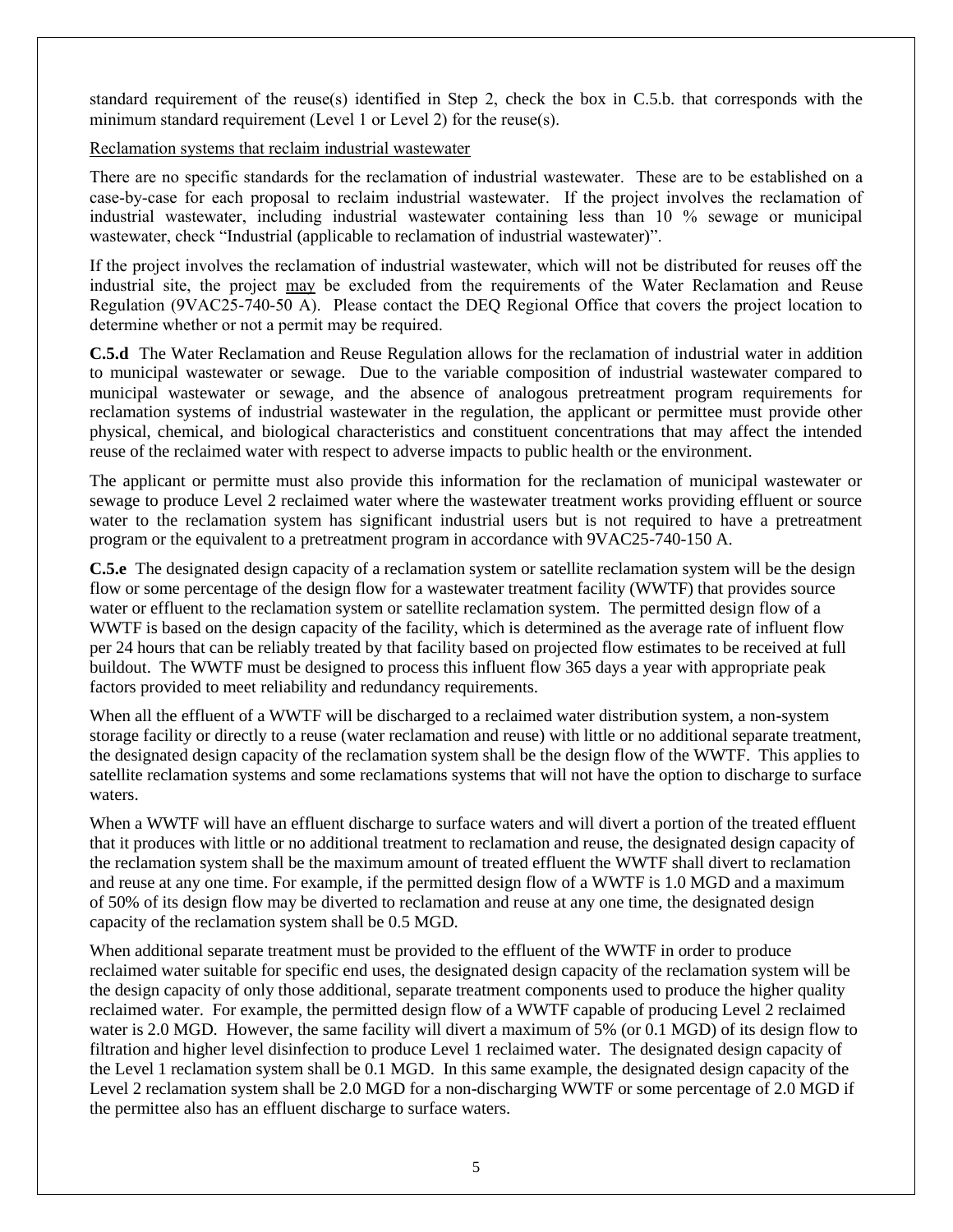**C.6.e** For each proposed reuse of reclaimed water (reclaimed from municipal or industrial wastewater) that is *not listed* in 9VAC25-740-90 A of the Water Reclamation and Reuse Regulation or for each reuse of reclaimed *industrial* wastewater that is *listed* in 9VAC25-740-90 A, provide a general narrative statement that describes features of the water reclamation and reuse project or steps to be taken by the applicant or permittee to prevent improper or unintended use of reclaimed water resulting from the proposed reuse. Based on this statement, also indicate the potential for such improper or unintended use.

**C.6.f** For new indirect potable reuse projects that are proposed after October 1, 2008, provide the information requested for items C.6.f (1) through C.6.f (7). Associated with each indirect potable reuse project, there will be a potable water withdrawal by a water treatment plant located on the surface water to which the reclamation system will discharge. Enter the name of the water treatment plant for item C.6.f (3). The location information requested for item C.6.f (4), should be submitted on a USGS topographic map, preferably 7.5 minute series where available.

#### **D. Reclaimed water management (RWM) plan.**

**D.1.** A Reclaimed Water Management (RWM) plan is required for a reclamation system, satellite reclamation system or reclaimed water distribution system that provides reclaimed water directly to an end user or end users, including an end user that is also the applicant or permittee. Submit one RWM plan for each reclamation system, satellite reclamation system, reclaimed water distribution system or combination thereof, to be authorized by a separate permit.

Where the applicant or permittee is the provider of reclaimed water and the exclusive end user of that reclaimed water, or an end user<sup>1</sup> that fails to comply with the terms and conditions of a service agreement or contract between the end user<sup>1</sup> and more than one provider from which it receives reclaimed water, submit information for only D.1.a, D.1.b and D.1.c.

**D.1.a.** The description and map of the area served reclaimed water by the provider (service area) must include existing and anticipated expansion of the service area that is likely to occur within the term of the permit to be issued (i.e., five years for a VPDES or ten years for a VPA permit). The map must identify all reuses according to reuse categories specified in 9VAC25-740-90 A of the Water Reclamation and Reuse Regulation (or other categories that may be developed for reuses that are identified and described in C.6 of the addendum) and their locations within the service area. The map must also identify and show the location of all public potable water supply wells and springs, and public water supply intakes, within the boundaries of the service area. If this addendum is to reissue a permit for existing systems that have been expanded or modified<sup>2</sup> since the issuance or last reissuance of the permit, provide an updated description and map of the service area identifying any changes to the service area, if applicable.

Where the applicant or permittee is the provider of reclaimed water and a non-exclusive end user of that reclaimed water, the description and map of the service area must include property under common ownership or management with the applicant or permittee if the property is to receive reclaimed water for reuse from the applicant or permittee.

**D.1.b.** Submit a current inventory of reject water storage, system storage and non-system storage facilities located within the service area of the RWM plan. For a previously permitted reclamation system, satellite reclamation system or reclaimed water distribution system with an existing inventory, include any amendments to the inventory that have been made since the permit issuance or last permit reissuance for the system. The inventory must include the following:

- 1. Name or identifier for each storage facility,
- 2. Location of each storage facility (including latitude and longitude),
- 3. Function of each storage facility (i.e., reject water storage, system storage or non-system storage),

Refers specifically to an end user that receives reclaimed water from more than one reclamation system, satellite reclamation system, reclaimed water distribution system, or a combination thereof.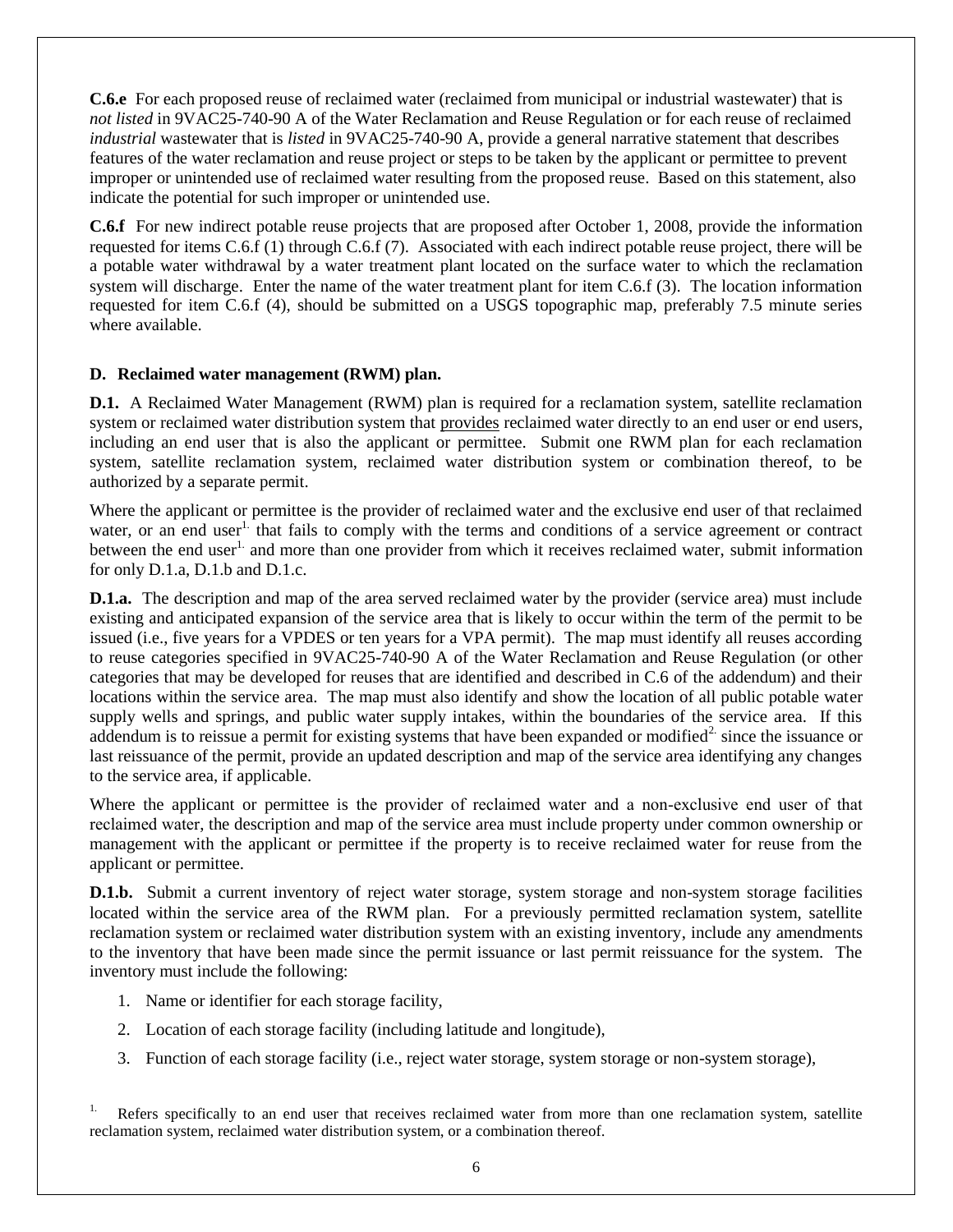4. Type of each storage facility (i.e., covered tank, uncovered tank, lined pond, unlined pond, etc.), and

5. Location (latitude and longitude) and distance of the nearest potable water supply well and spring, and public water supply intake, to each storage facility within 450 feet of that facility.

**D.1.c.** Submit a water balance that accounts for the volumes of reclaimed water to be:

1. Generated by the reclamation system or satellite reclamation system. This is assumed to be the designated design flow of the system. See C.5.e of the addendum instructions for the definition of designated design flow.

2. Stored in reject water storage, system storage and non-system storage facilities. For non-system storage, include the volumes of only those facilities under common ownership or management with the reclaimed water provider. All storage facilities, including landscape impoundments used for non-system storage, can not discharge to surface waters of the state except in the event of a storm greater than the 25 year 24-hour storm.

3. Reused by reuse categories specified in D.1.a. of the addendum. The water balance must include for each reuse category:

(a) Water delivered or to be delivered to all end users downstream of their service connection to the reclaimed water distribution system, excluding reclaimed water in storage facilities specified in D.1.c.2 of the addendum instructions; and

(b) Seasonal and annual reclaimed water demand based on projected volumes for new projects or actual volumes for existing projects.

4. Discharged through a VPDES permitted outfall for reclamation systems, back to a sewage collection system for satellite reclamation systems, or otherwise disposed (e.g., via a land treatment system).

**D.1.d.** Submit examples of a service agreements or contracts to be established between the provider of the reclaimed water and end users. More than one example service agreement or contract may be developed by a provider of reclaimed water for different end users or reuse categories. Each example service agreement or contract must contain, at a minimum, the following:

1. Prohibitions and requirements specified in 9VAC25-740-50 B and 9VAC25-740-170 that apply to the particular planned reuse of each end user.

2. A requirement for property owners to report all potable and non-potable water supply wells on their property to the provider of the reclaimed water and to comply with appropriate setback distances for wells where reclaimed water will be used on the same property.

3. A statement that the provider of reclaimed water shall also reserve the right to terminate the agreement and withdraw service for any failure by the end user to comply with the terms and conditions of the agreement or contract if corrective action for such failure is not taken by the end user.

4. Language explaining the proper use of reclaimed water by the end user for the purpose of managing nutrients from non-bulk irrigation reuse of reclaimed water that is > BNR (i.e., has an annual average concentration of total N and total P greater than 8.0 mg/l and 1.0 mg/l, respectively) within the service area specified in D.1.a of the addendum.

5. A requirement for the end user to submit the following for each bulk irrigation reuse site that is not under common ownership or management with the wastewater treatment works, reclamation system, satellite reclamation system or reclaimed water distribution system from which it receives reclaimed water:

(a) A nutrient management plan (NMP) for each irrigation reuse site that receives or will receive reclaimed water that is > BNR (i.e., has an annual average concentration of total N and total P greater than 8.0 mg/l and 1.0 mg/l, respectively). The NMP must be prepared by a nutrient management planner certified by the Department of Conservation and Recreation (DCR) and must be current in accordance with the Nutrient Management Training and Certification Regulations, 4 VAC 5-15-10 et seq.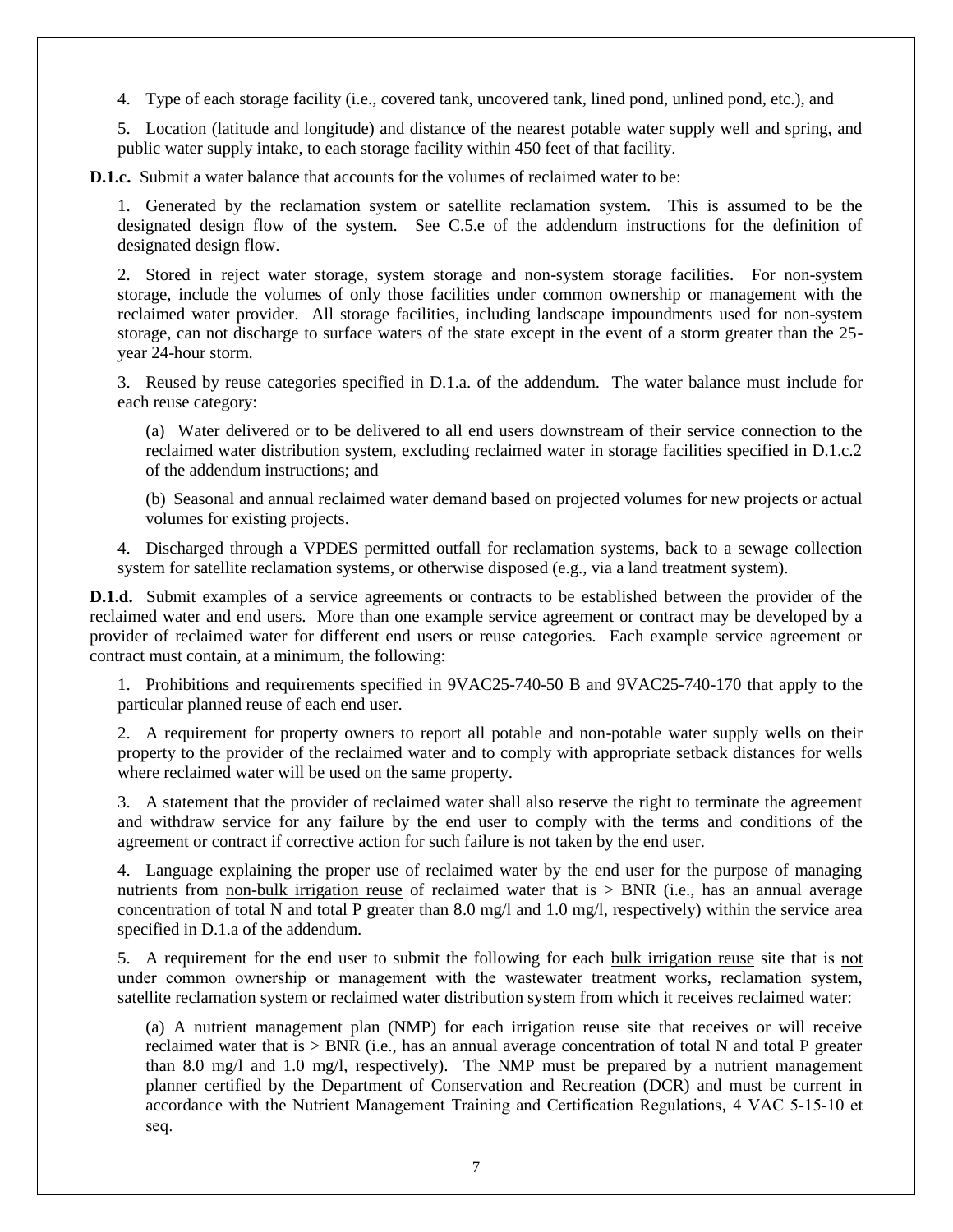(b) A site plan as described under D.2.d (2) of the addendum instructions.

**D.1.e.** Describe how end users will be monitored via metering of reclaimed water consumed and other means to verify compliance with the terms of their service agreements or contracts with the provider of reclaimed water. Other means of monitoring may include periodic, random inspection of end user facilities and records related to reclaimed water reuse.

**D.1.f.** Submit an education and notification (E&N) program only if reuses of reclaimed water within the service area will:

- Require Level 1 reclaimed water,
- Be in areas accessible to the public, **or**
- Are likely to have human contact.

The E&N program has separate components for education and notification. For the education component, the E&N program must contain, at a minimum, the following:

1. Information to be provided to end users and the public likely to have contact with reclaimed water, regarding the origin, nature, and characteristics of the reclaimed water; the manner in which the reclaimed water can be used safely; and uses for which the reclaimed water is prohibited or limited.

2. A description of all modes of communication to be used for education and distribution of information, including, but not limited to, meetings, distribution of written information, the news media (i.e., news papers, radio, television or the internet), and advisory signs as described in 9VAC25-740-160.

3. A description and schedule of educational activities for individual end users. End users must receive program education at the time of their initial connection to the reclaimed water distribution system. For non-bulk irrigation end users of reclaimed water > BNR (i.e., reclaimed water having an annual average concentration of total N and total P greater than 8.0 mg/l and 1.0 mg/l, respectively), program education must be provided at least annually.

The notification component of the E&N program must contain procedures to notify end users and the affected public of treatment failures at the reclamation system that:

- 1. Can adversely impact human health, or
- 2. Result in loss of reclaimed water service.

At a minimum, notification procedures described in 9VAC25-740-170 A 2 must be included in the E&N program.

**D.1.g.** Submit a cross-connection and backflow prevention program that:

1. Evaluates the potential for cross-connections of the reclaimed water distribution system to a potable water system and backflow to the reclaimed water distribution system from industrial end users,

2. Evaluates the public health risks associated with possible backflow from industrial end users,

3. Describes inspections to be performed by the owner or management of the reclaimed water distribution system at the time end users connect to the system and periodically thereafter to prevent cross-connections to a potable water system and backflow from industrial end users as determined necessary through the program evaluation, and

4. Insures that cross-connection and backflow prevention design criteria specified in 9VAC25-740-110 B for reclaimed water distribution systems are implemented.

Note: A backflow prevention device is required on the reclaimed water service connection to an industrial end user, unless evaluation by the cross-connection and backflow prevention program determines that there is minimal risk to public health associated with possible backflow from the industrial end user or that there will be no backflow from the industrial end user capable of contaminating the reclaimed water supply.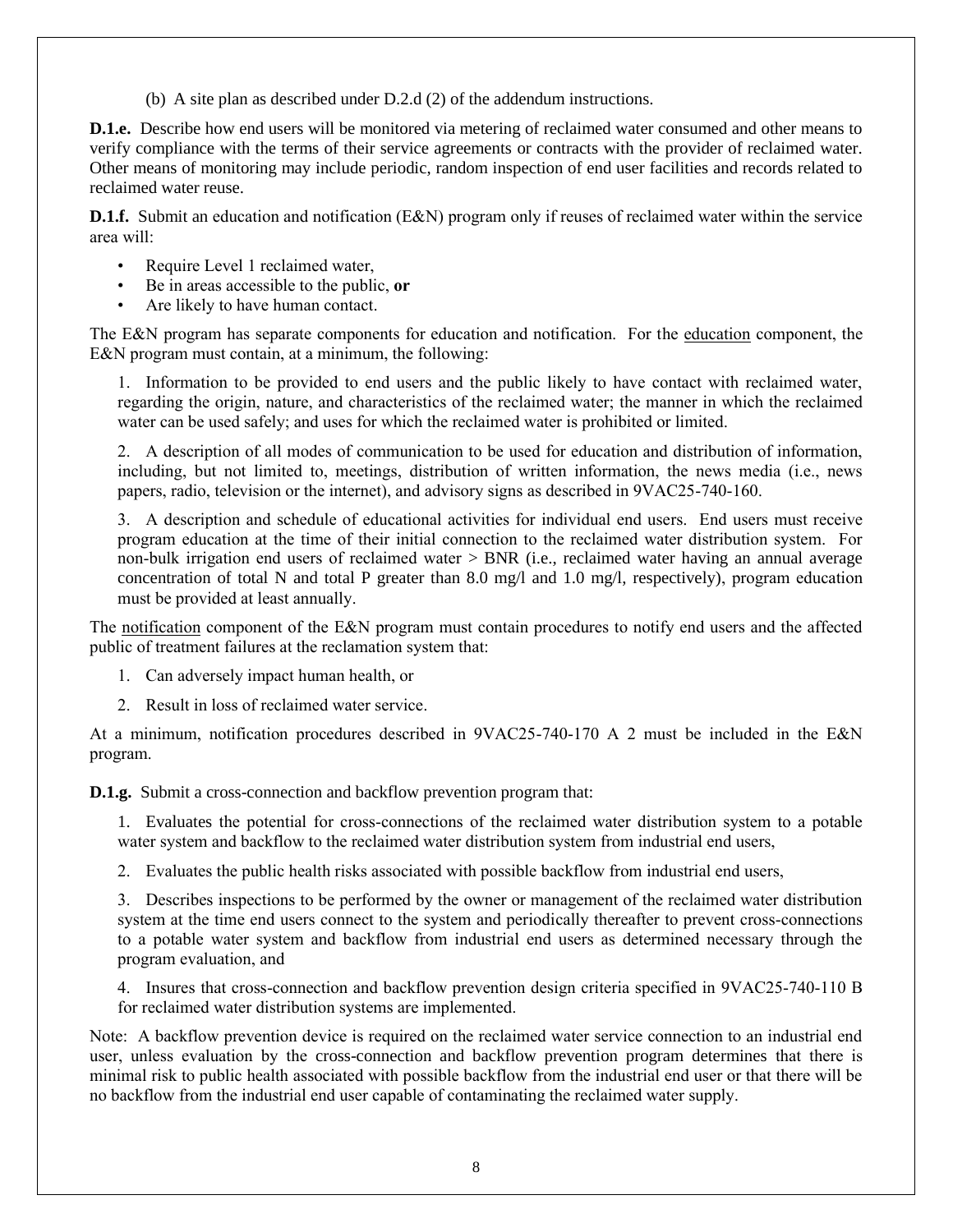**D.1.h.** Describe how reclaimed water quality will be maintained in the reclaimed water distribution system to meet the standards for the intended reuse(s) of the reclaimed water in accordance with 9VAC25-740-90. The detail of the description will vary according to the size of the reclaimed water distribution system, volume and type (e.g., covered or uncovered) of system storage within the distribution system, and minimum standards required for all end uses of reclaimed water delivered by the distribution system. Distribution systems should consider, at a minimum, accurate flow recording throughout the system and the ability to monitor disinfection residual (i.e., chlorine or other) to prevent bacteria regrowth and increased turbidity.

**D.2.a.** Check all boxes that apply. Per the Water Reclamation and Reuse Regulation, bulk irrigation reuse is defined as reuse of reclaimed water for irrigation of an area greater than five acres on one contiguous property and non-bulk irrigation reuse is defined as reuse of reclaimed water for irrigation of individual areas less than or equal to five acres. If irrigation is not identified as a reuse of reclaimed water within the service area of the RWM plan (see addendum instructions for D.1.a), proceed to E. of the addendum.

**D.2.b.** Supplemental irrigation is defined in the Water Reclamation and Reuse Regulation (9VAC25-740) as irrigation, which in combination with rainfall, meets but does not exceed the water necessary to maximize production or optimize growth of the irrigated vegetation. If irrigation (bulk or non-bulk) with reclaimed water within the service area of the RWM plan shall be supplemental, check "Yes" and provide the following:

1. For non-bulk irrigation reuse, a description of educational materials and instructions for non-bulk irrigation end users explaining how supplemental irrigation is to be achieved, and a description of how this information will be distributed; and

2. For bulk irrigation reuse by the applicant and end users other than the applicant, the methodology(s) that will be used to calculate supplemental irrigation. By definition, supplemental irrigation allows the application of water up to but not in excess of the amount necessary to "maximize production or optimize growth of the irrigated vegetation". Where it is demonstrated that irrigation with reclaimed water has or will adversely impact the productivity or growth of the irrigated vegetation related to the salt content of the reclaimed water, the definition allows the application of additional water, as necessary, to leach salts beyond the root zone of the irrigated vegetation. Therefore, a volume of reclaimed water less than or equal to ten percent of the water lost by evapotranspiration from the irrigated vegetation may be used for leaching and shall be included in the calculation of supplemental irrigation. Any additional volume of water required for leaching to maximize production or optimize growth of the irrigated vegetation shall be provided from sources other than reclaimed water (e.g., rainwater, potable water, etc.) and shall also be included in the calculation of supplemental irrigation.

Irrigation with reclaimed water at rates greater than supplemental irrigation shall not be permitted as irrigation reuse, but may be permitted as land treatment in accordance with the design criteria of the Sewage Collection and Treatment Regulations, 9VAC25-790. If irrigation with reclaimed water within the service area of the RWM plan will not be supplemental irrigation, check "No" and proceed to E. of the addendum.

**D.2.d.** Where the treatment works or system to be permitted and the property to which the system distributes or will distribute reclaimed water for bulk irrigation reuse are identified in B.3.d of the addendum, submit the following with the RWM plan required per D.1 of the addendum:

(1) A nutrient management plan (NMP) for each of the bulk irrigation reuse site if:

(a) The reclaimed water applied to the irrigation reuse site is  $>$  BNR (i.e., has an annual average concentration of total N and total P greater than 8.0 mg/l and 1.0 mg/l, respectively). The NMP must be prepared by a nutrient management planner certified by the Department of Conservation and Recreation, Division of Soil and Water Conservation (DCR) and must be current in accordance with the Nutrient Management Training and Certification Regulations, 4 VAC 5-15; **or**

(b) Independent of the reclaimed water nutrient content and in addition to irrigation reuse (i) there is no option to dispose of the reclaimed water through a VPDES permitted discharge, or (ii) there is an option to dispose of the reclaimed water through a VPDES permitted discharge, but the VPDES permit does not allow discharge of the full nutrient load under design flow. The latter situation would typically, but not exclusively, apply to a treatment works with a VPDES permitted discharge, implementing water